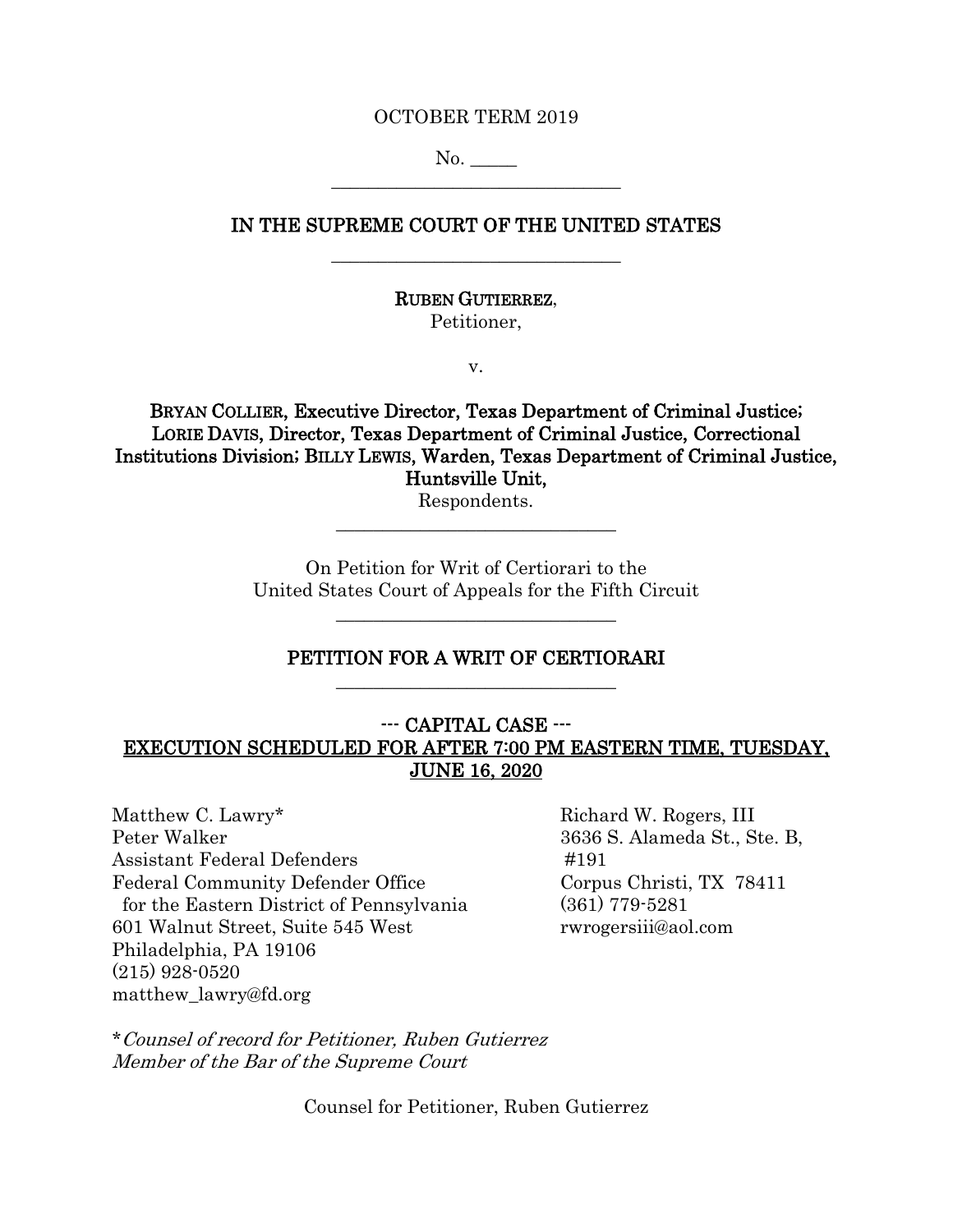## CAPITAL CASE

### <span id="page-1-1"></span>QUESTIONS PRESENTED

<span id="page-1-0"></span>Prior to March 28, 2019, Texas allowed inmates undergoing execution to have a State-employed chaplain (all of whom were Christian or Muslim) present in the execution chamber. Patrick Murphy alleged that this policy discriminated against Buddhist inmates like him. On March 28, 2019, this Court stayed Murphy's execution to consider his claim. Murphy v. Collier, 139 S. Ct. 1475, 1475 (2019).

On April 2, 2019, Texas changed its policy. Under the new policy, Texas allows neither State-employed chaplains nor any other religious advisers to be present in the execution room. Petitioner, a Catholic, timely challenged the new policy as violating the First Amendment and the Religious Land Use and Institutionalized Persons Act ("RLUIPA"), 42 U.S.C. §§ 2000cc–2000cc–5 (2000). The district court found that Petitioner was likely to succeed on the merits, denied Defendants' motion to dismiss, and granted Petitioner's motion for a stay. The Fifth Circuit granted Defendants' motion to vacate the stay. This Court should grant this Petition, stay the execution, vacate the decision below, and remand to the district court to consider the merits of Petitioner's claims.

<span id="page-1-2"></span>The questions presented are:

1. Under the RLUIPA, does the State's decision to deprive Mr. Gutierrez of the opportunity to be accompanied during his execution by a religious adviser employed by the prison substantially burden the exercise of his religion, so as to require the State to justify the deprivation as the least restrictive means of advancing a compelling governmental interest?

2. For purposes of the Free Exercise Clause, does the State's blanket policy of denying all prisoners the aid of a religious adviser at the time of the execution adopted for the acknowledged purpose of avoiding the obligation to allow such a minister to a Buddhist prisoner—burden Mr. Gutierrez's exercise of religion without legitimate justification?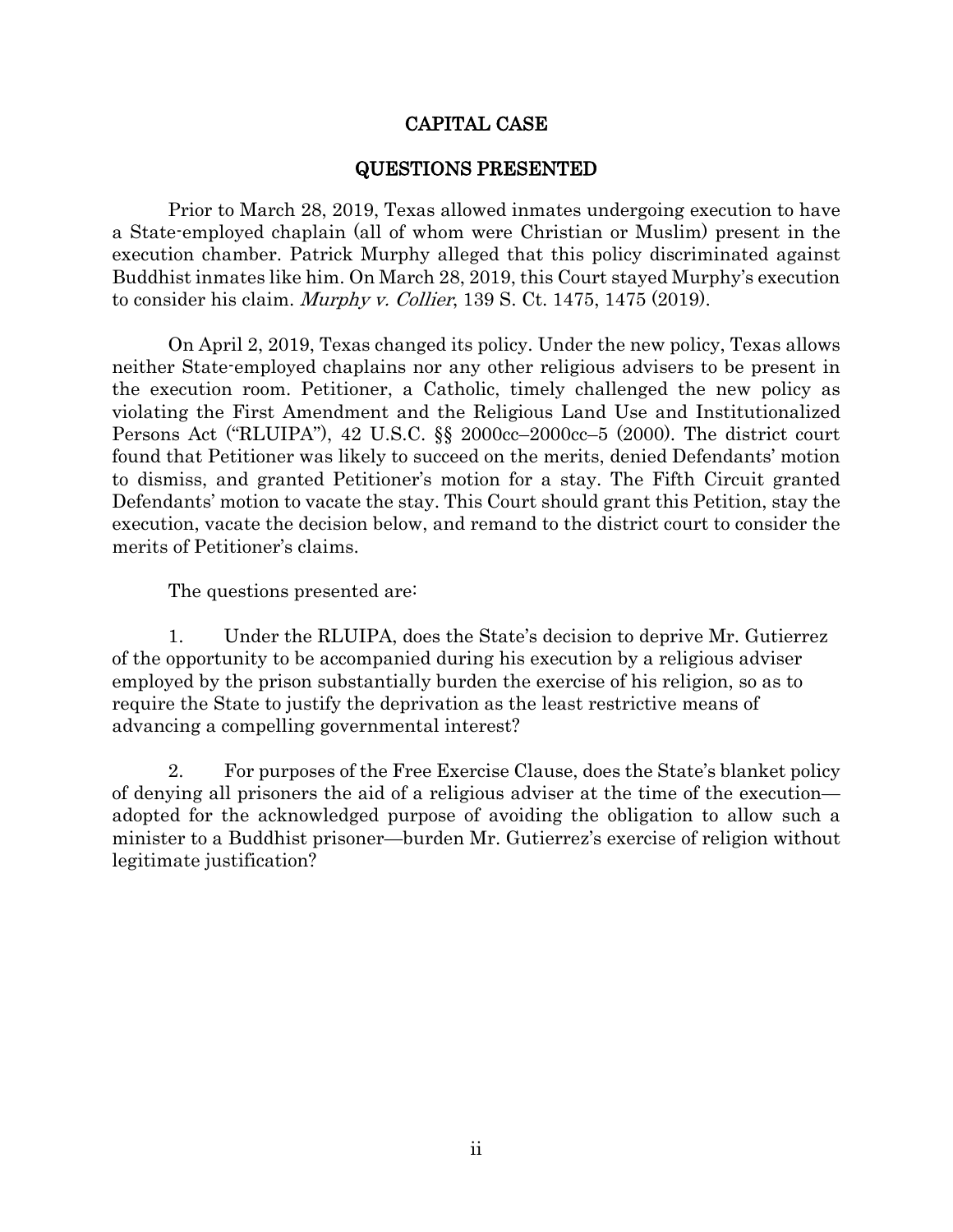# RELATED PROCEEDINGS IN LOWER FEDERAL COURTS

<span id="page-2-0"></span>Southern District of Texas, Gutierrez v. Saenz et al., No. 1:19-CV-185. Stay of execution granted June 9, 2020.

Fifth Circuit Court of Appeals, Gutierrez v. Saenz et al., No. 20-70009. Stay vacated June 12, 2020.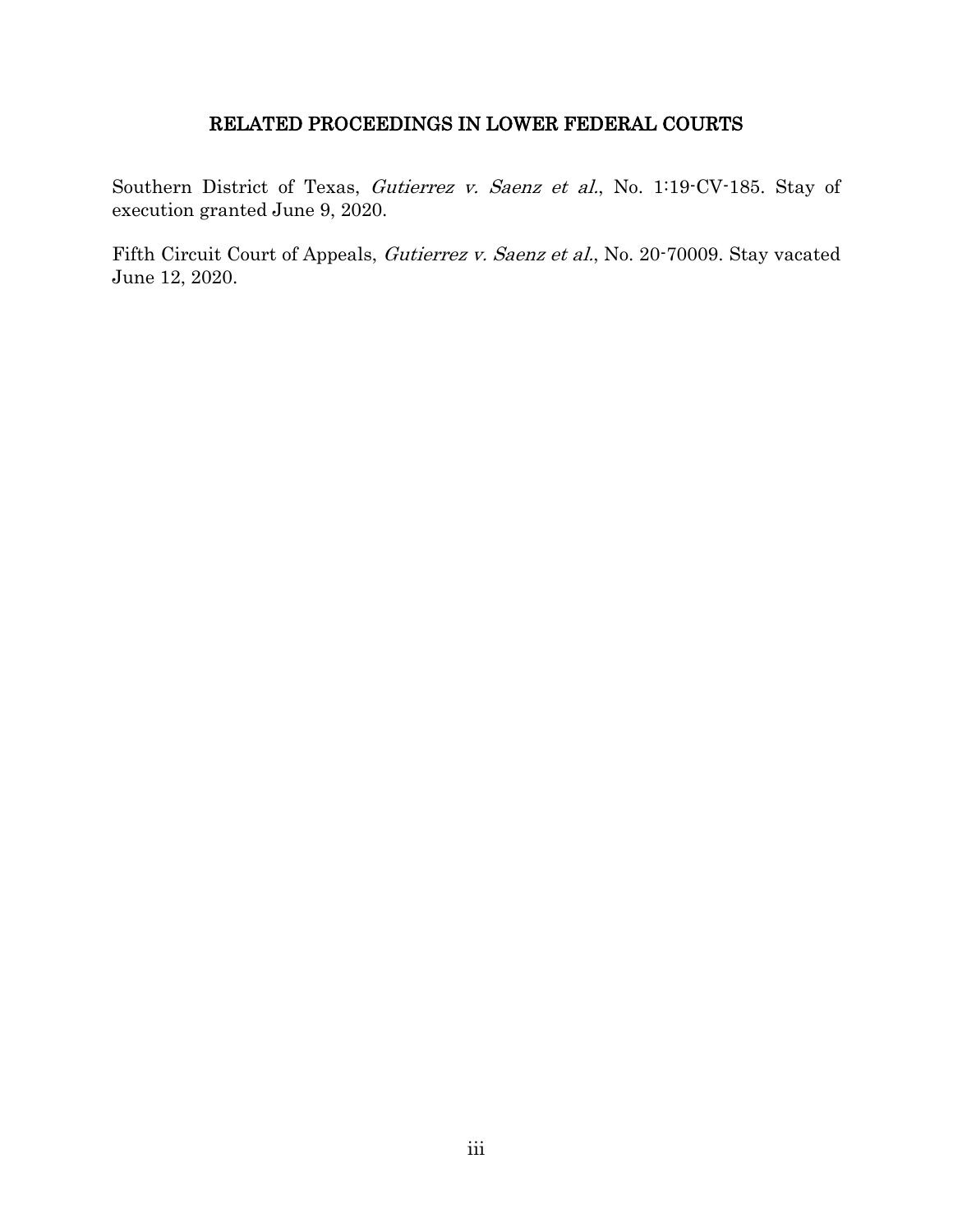# TABLE OF CONTENTS

| A <sub>1</sub>                                                                                                                                                                                                                                                           |  |
|--------------------------------------------------------------------------------------------------------------------------------------------------------------------------------------------------------------------------------------------------------------------------|--|
| <b>B.</b>                                                                                                                                                                                                                                                                |  |
|                                                                                                                                                                                                                                                                          |  |
| I.<br>This Court Should Grant Certiorari to Decide Whether Depriving a<br>Condemned Man of Spiritual Aid During His Execution Is a<br>Substantial Burden on His Religious Exercise, and to Allow the<br>District Court to Develop an Appropriate Record and Give Careful |  |
| II.<br>This Court Should Grant Certiorari to Decide Whether Prohibiting<br>Chaplains From Entering the Execution Room Burdens Mr.<br>Gutierrez's Exercise of Religion Without Legitimate Justification 22                                                                |  |
| $\mathbf{A}$ .<br>TDCJ Policy Substantially Burdens a Sincere and Well                                                                                                                                                                                                   |  |
| <b>B.</b><br>The State Lacks, and in Any Event Has Not Proffered, Valid                                                                                                                                                                                                  |  |
|                                                                                                                                                                                                                                                                          |  |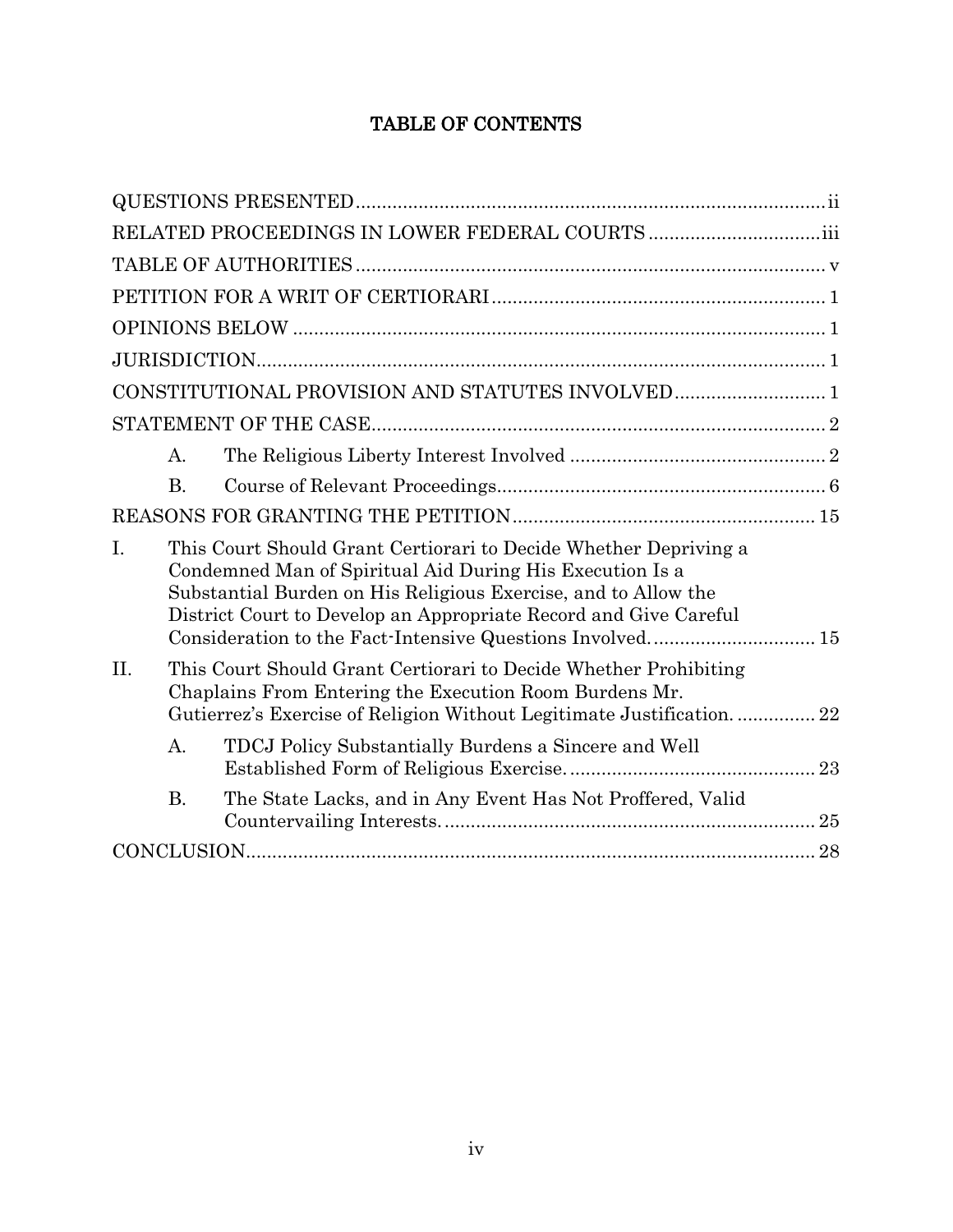# TABLE OF AUTHORITIES

# <span id="page-4-0"></span>Federal Cases

| Ctr. for Inquiry, Inc. v. Marion Circuit Court Clerk, 758 F.3d 869    |  |
|-----------------------------------------------------------------------|--|
|                                                                       |  |
|                                                                       |  |
|                                                                       |  |
|                                                                       |  |
|                                                                       |  |
|                                                                       |  |
|                                                                       |  |
|                                                                       |  |
|                                                                       |  |
|                                                                       |  |
| Thomas v. Review Bd. of Ind. Emp't Sec. Div., 450 U.S. 707 (1981)  23 |  |
|                                                                       |  |
|                                                                       |  |
|                                                                       |  |
|                                                                       |  |

# Federal Statutes

# State Statutes

| $\S$ 2000cc-3(g) |  |
|------------------|--|
|                  |  |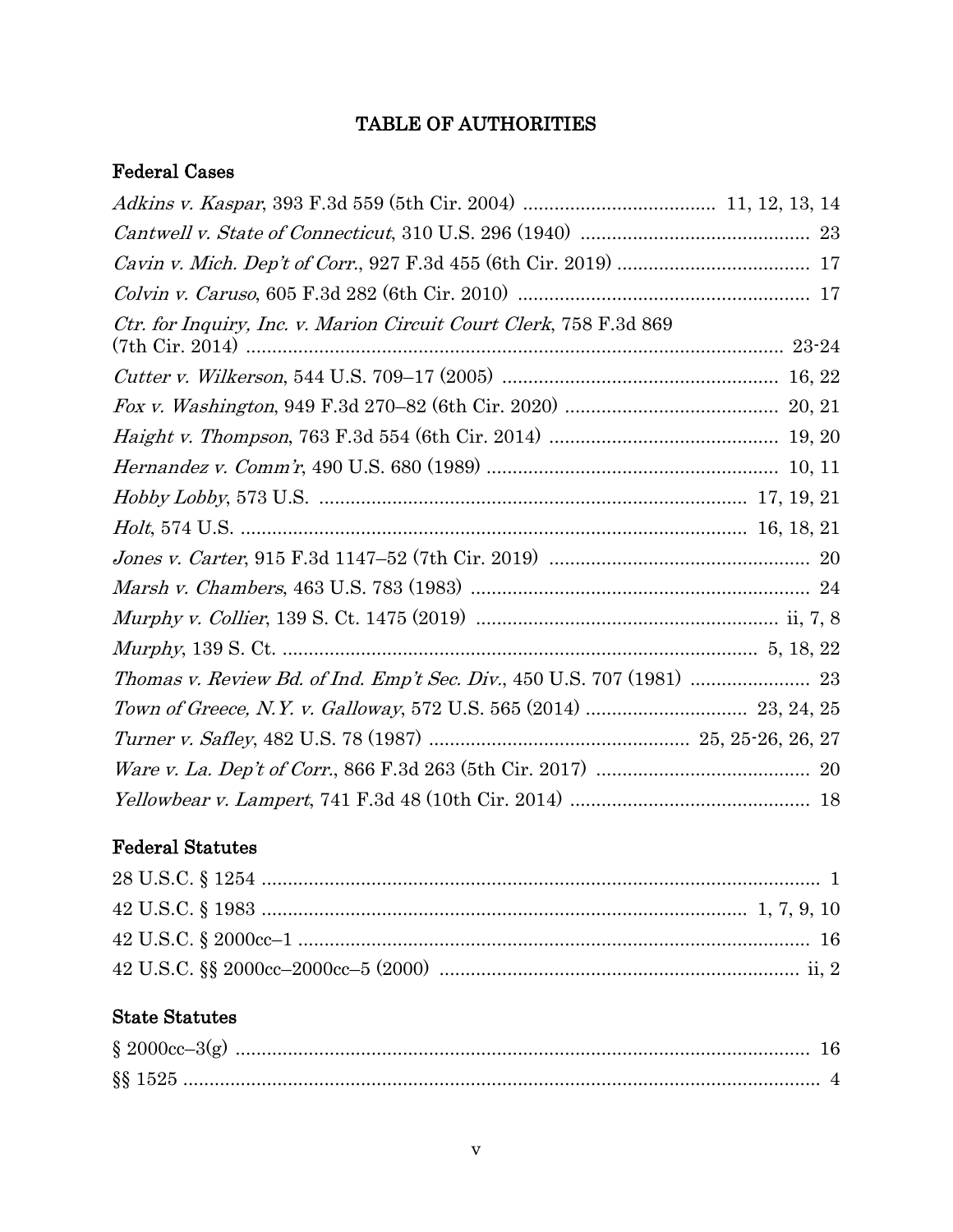# **Other**

| Michael Madow, Forbidden Spectacle: Executions, the Public and the Press            |  |
|-------------------------------------------------------------------------------------|--|
| <i>in Nineteenth Century New York</i> , 43 Buffalo L. Rev. 461 n.25, 480, 505 n.187 |  |
|                                                                                     |  |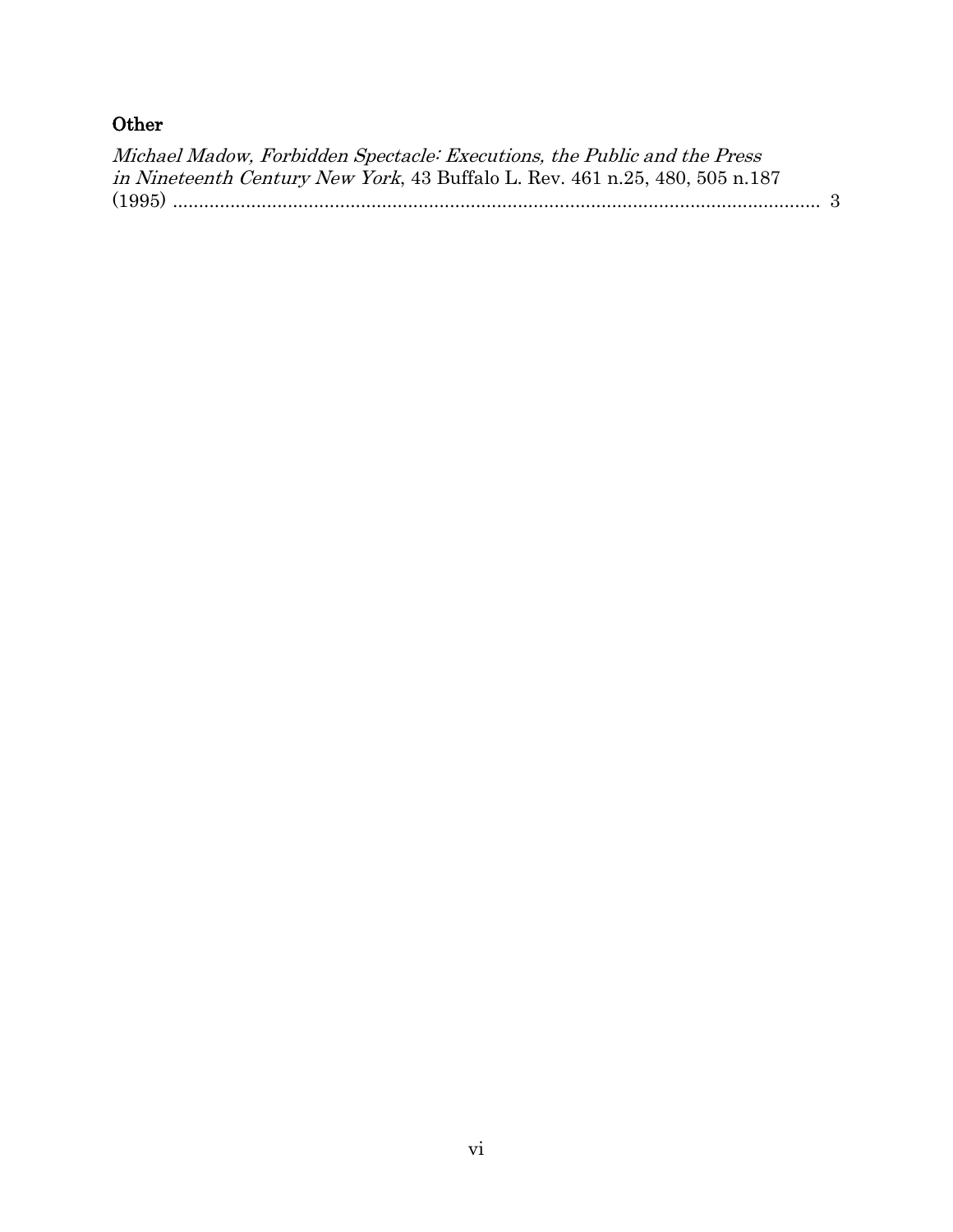#### PETITION FOR A WRIT OF CERTIORARI

<span id="page-6-0"></span>Petitioner Ruben Gutierrez respectfully requests that a writ of certiorari issue to review the United States Court of Appeals for the Fifth Circuit's grant of the motion to vacate stay of execution.

#### OPINIONS BELOW

<span id="page-6-1"></span> The opinion of the court of appeals vacating the district court's granting of the motion for stay of execution (A1–A8) (hereinafter "Panel Op.") is unreported. The orders of the district court denying in pertinent part the motion to dismiss the complaint (A9-A39) and granting the motion for stay of execution (A40–A42) are unreported (hereinafter "DCO" and "Stay Order" respectively).

#### <span id="page-6-4"></span>**JURISDICTION**

<span id="page-6-2"></span>The court of appeals issued its opinion vacating the stay of execution on June

<span id="page-6-3"></span>12, 2020. The jurisdiction of this Court is invoked under 28 U.S.C. § 1254(1).

#### CONSTITUTIONAL PROVISION AND STATUTES INVOLVED

The First Amendment to the United States Constitution provides, in

pertinent part:

Congress shall make no law respecting an establishment of religion, or prohibiting the free exercise thereof . . . .

<span id="page-6-5"></span>42 U.S.C. § 1983 provides, in pertinent part:

Every person who, under color of any statute, ordinance, regulation, custom, or usage, of any State or Territory or the District of Columbia, subjects, or causes to be subjected, any citizen of the United States or other person within the jurisdiction thereof to the deprivation of any rights, privileges, or immunities secured by the Constitution and laws, shall be liable to the party injured in an action at law, suit in equity, or other proper proceeding for redress . . . .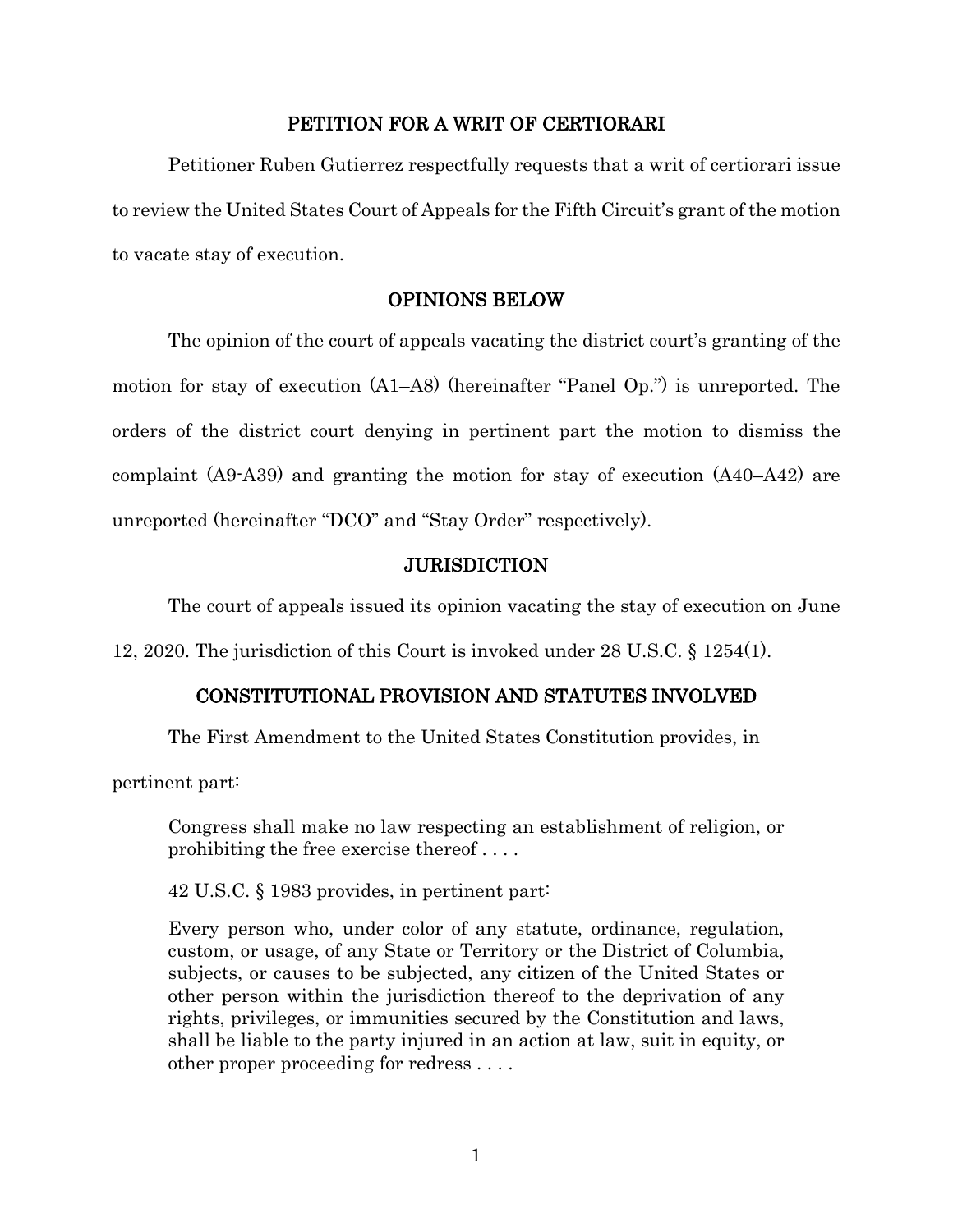<span id="page-7-2"></span>42 U.S.C. §§ 2000cc–2000cc–5 is a lengthy statute that is appended hereto at Azz–qq. *See* Supreme Ct. Rule 14(f).

#### STATEMENT OF THE CASE

#### <span id="page-7-0"></span>A. The Religious Liberty Interest Involved

<span id="page-7-1"></span>In Christianity, the tradition of clergy presence and ministry at the time of death derives from Jesus Christ's execution and ministry to the men being crucified alongside him. See Luke 23:42-43 (assuring the repentant criminal, "today you shall be with me in Paradise"). The belief that a person's dying moments are critical to salvation has long persisted. See, e.g., Ralph Houlebrooke, Death, Religion, and the Family in England, 1480-1750 147–49 (1998) ("The last moments of life were believed to be crucially important during the later Middle Ages. . . . [A]t this critical juncture, the Church offered help generally regarded as indispensable in making a safe departure from the world . . . .").

The presence of clergy at death has remained a crucial Christian religious practice through the present day. "The presence of a priest or deacon shows more clearly that the Christian dies in communion with the church," and is "intended to help the dying person, if still conscious, to face the natural human anxiety about death by imitating Christ in his patient suffering and dying." Liturgy Training Publications, The Liturgy Documents Volume Two: Essential Documents for Parish Sacramental Rites and Other Liturgies 228 (2d ed. 2012). The current pandemic has provided stark reminders that this and similar traditions remain a central part of modern religious life. As one chaplain said in explaining clergy efforts to see gravely ill covid-19 patients, "The whole point of the sacrament is a reminder that we are not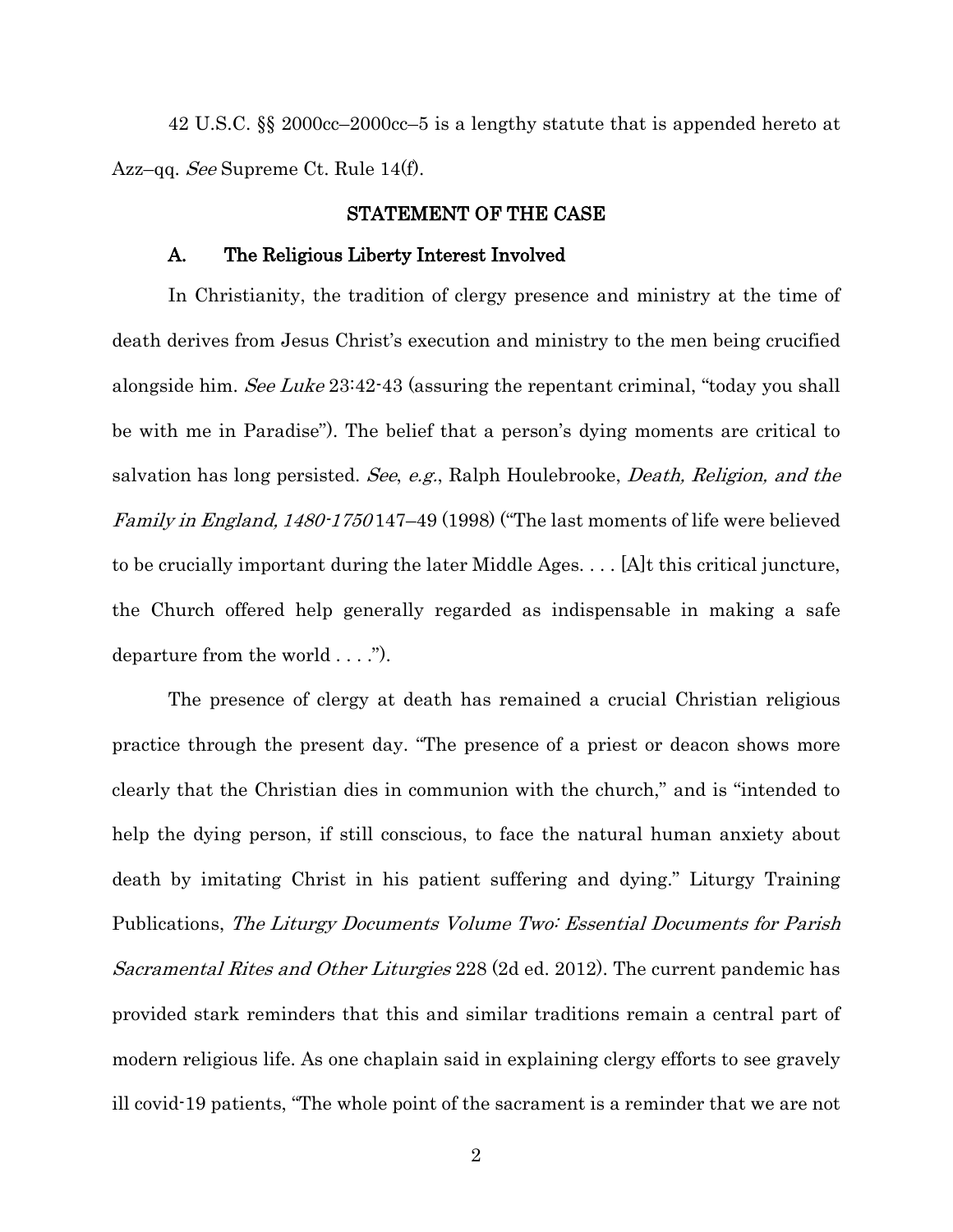alone. . . . The church is present with this person, and God is present with this person." Elizabeth Dias, The Last Anointing, N.Y. Times (June 6, 2020), https://www.nytimes.com/interactive/2020/06/06/us/coronavirus-priests-lastrites.html.

Given this longstanding practice, it is not surprising that throughout American history, including when the First Amendment was adopted, clergy presence at the time and place of executions has been recognized as a fundamental interest of the condemned. See Stuart Banner, The Death Penalty: An American History 1 (2002) (recounting early nineteenth century execution where the condemned asked a clergyman to read his final words for him). This clerical role "was so routine that in 1791 William Smith could publish a guide-book for ministers [that contained] suitable devotions before, and at the time of Execution." Id. at 18.[1](#page-8-1) These traditions were passed on for many generations. See, e.g., Michael Madow, Forbidden Spectacle: Executions, the Public and the Press in Nineteenth Century New York, 43 Buffalo L. Rev. 461, 471 n.25, 480, 505 n.187 (1995).

<span id="page-8-0"></span>Texas had long followed this tradition by permitting clergy to minister to condemned prisoners in the execution chamber through the time of death. See Don Reid & John Gurwell, Eyewitness: I Saw 189 Men Die in The Electric Chair 37, 87, 212–13 (1973) (recounting instances where clergy ministered to condemned prisoners

<span id="page-8-1"></span> <sup>1</sup> Unsurprisingly, these American traditions were similar to English practices during the colonial era. See, e.g., Randall McGowen, The Body and Punishment in *Eighteenth-Century England*, 59 J. Mod. Hist. 651, 651 (1987) ("The condemned ... were accompanied by a clergyman who shadowed their last moments urging them to repent or consoling them with the offer of divine forgiveness.").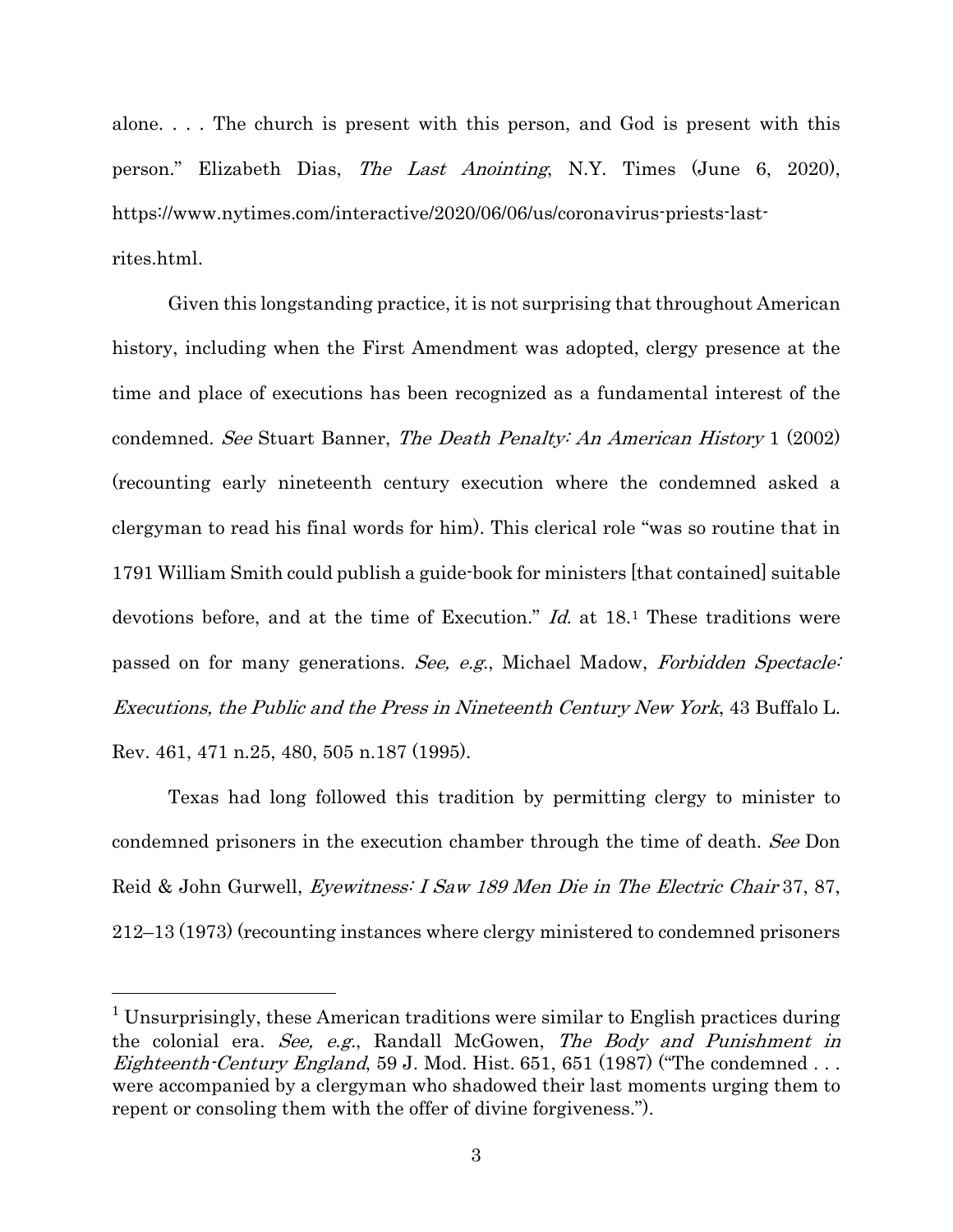in the electric chair); Charles C. Hill, *Condemned man prayed, reassured his 'mate'* before lethal injection, New Braunfels Herald Zeitung, Dec. 7, 1982, at 1 (recounting Islamic chaplains' presence and prayer in the execution chamber during first lethal injection in Texas). At numerous Texas executions, the chaplain "was he who stood in the death chamber with the warden, one hand resting on the condemned's leg." Pamela Collof, *The Witness*, Tex. Monthly (Aug. 12, 2014), https://www.texasmonthly.com/articles/the-witness/.[2](#page-9-1) This right is especially important for the condemned, for whom the final moments offer a unique chance to prepare for "our heavenly homeland" and for pardon and redemption. See Catechism §§ 1525; 1501-–02 (effect of expected death on discernment).

<span id="page-9-0"></span>Although the current execution protocol allows the condemned "visits with a [Texas Department of Criminal Justice] Chaplain(s), a Minister/Spiritual Advisor who has the appropriate credentials and his attorney(s) on the day of execution at the Huntsville Unit," ROA.62, these visits are limited to only a single hour that must be shared between those visitors: "Minister/Spiritual Advisor and attorney visits shall occur between 3:00 and 4:00 p.m. CST unless exceptional circumstances exist." ROA.63. These visits are not face-to-face, but instead conducted through multiple layers of wire mesh that make it difficult to see the condemned, let alone touch him. At least four guards stand watch no more than ten to fifteen feet away throughout

<span id="page-9-1"></span> $2$  Touch has long been integral to Christian ministry. See, e.g., R.C. Sproul, The Sense of Touch in Worship, Ligonier Ministries (June 28, 2019), <https://www.ligonier.org/blog/the-sense-of-touch-in-worship/> ("Jesus understood the importance of touching those to whom He ministered.") (discussing Matthew 8).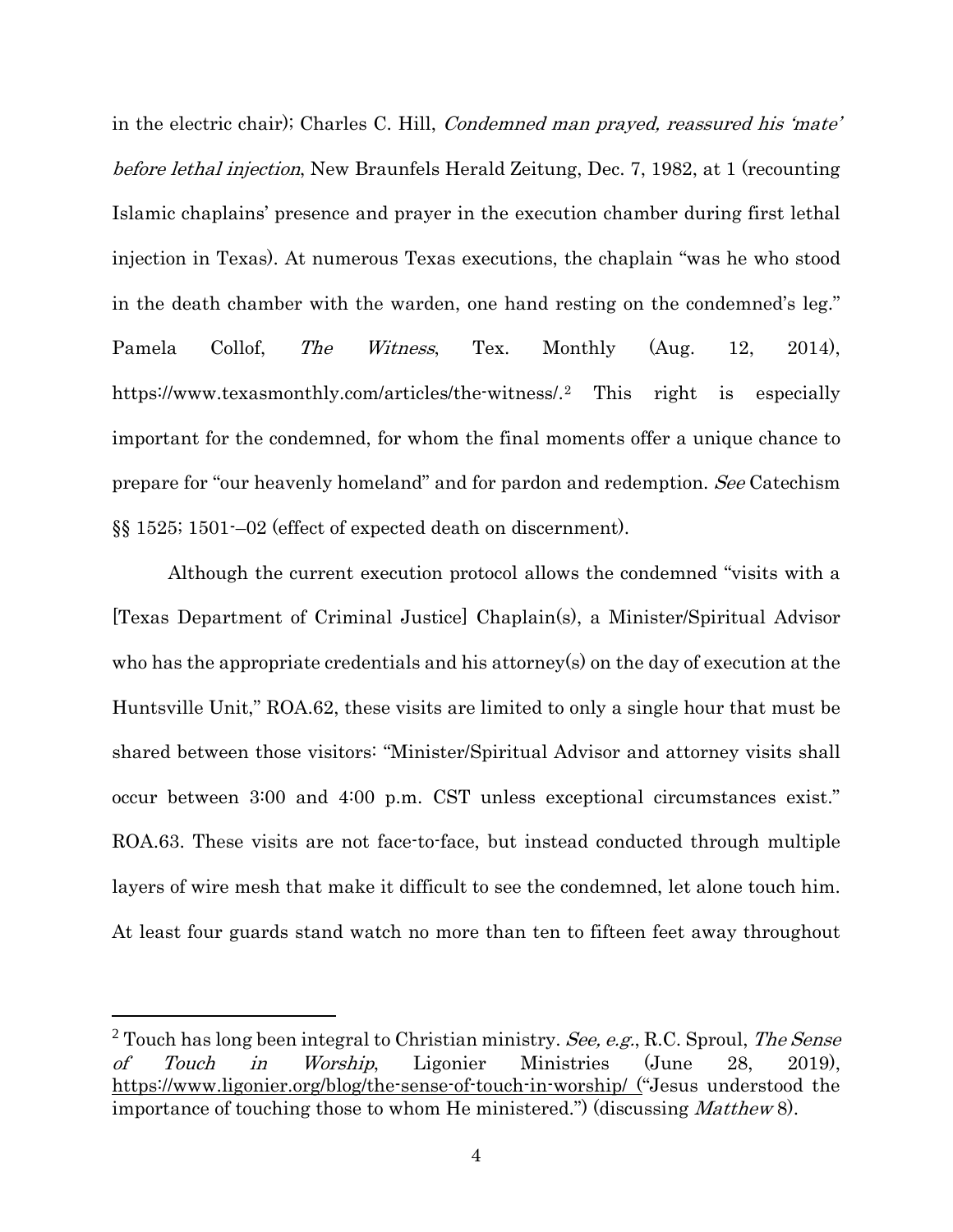<span id="page-10-0"></span>the full hour of the combined attorney and spiritual advisor visit. See Murphy, 139 S. Ct. at 1483 (Alito, J., dissenting from grant of application for stay) ("Visiting a living prisoner is not the same as watching from a short distance and chanting while a lethal injection is administered.").

Texas chaplains have recently confirmed under oath that, until the recent change in policy, they were able to stand in the execution chamber "[w]ithin inches, a foot maybe" from the condemned. Dep. of Thomas Brouwer, ECF No. 38-6, at 37, Murphy v. Collier, No. 4:19-cv-1106 (S.D. Tex.). The Reverend Carroll Pickett tells it like this:

After they're strapped down and the needles are flowing and you've got probably forty-five seconds where you and he are together for the last time, and nobody—nobody—can hear what goes on there. And the conversations that took place in there were, well, basically indescribable. It was always something different. A guy would say "I want you to pray this prayer." . . . One of them would say "What do I say when I see God?"

StoryCorps, Witness to an Execution (Oct. 20, 2000), https://storycorps.org/ stories/witness-to-an-execution/ (last visited June 11, 2020).

In light of these religious and historical traditions, current Texas clergy have expressed alarm at the Texas Department of Criminal Justice's ("TDCJ") new policy. See, e.g., Editorial Board, Let chaplains attend to the condemned, Hous. Chron. (Aug. 12, 2019 3:38 PM), https://www.houstonchronicle.com/opinion/editorials/article/Letchaplains-attend-to-the-condemned-Opinion-14293553.php. ("Standing behind a glass partition 'is no substitute for this direct ministry.'"); Interfaith Statement in Response to the Texas Department of Criminal Justice's Decision to Remove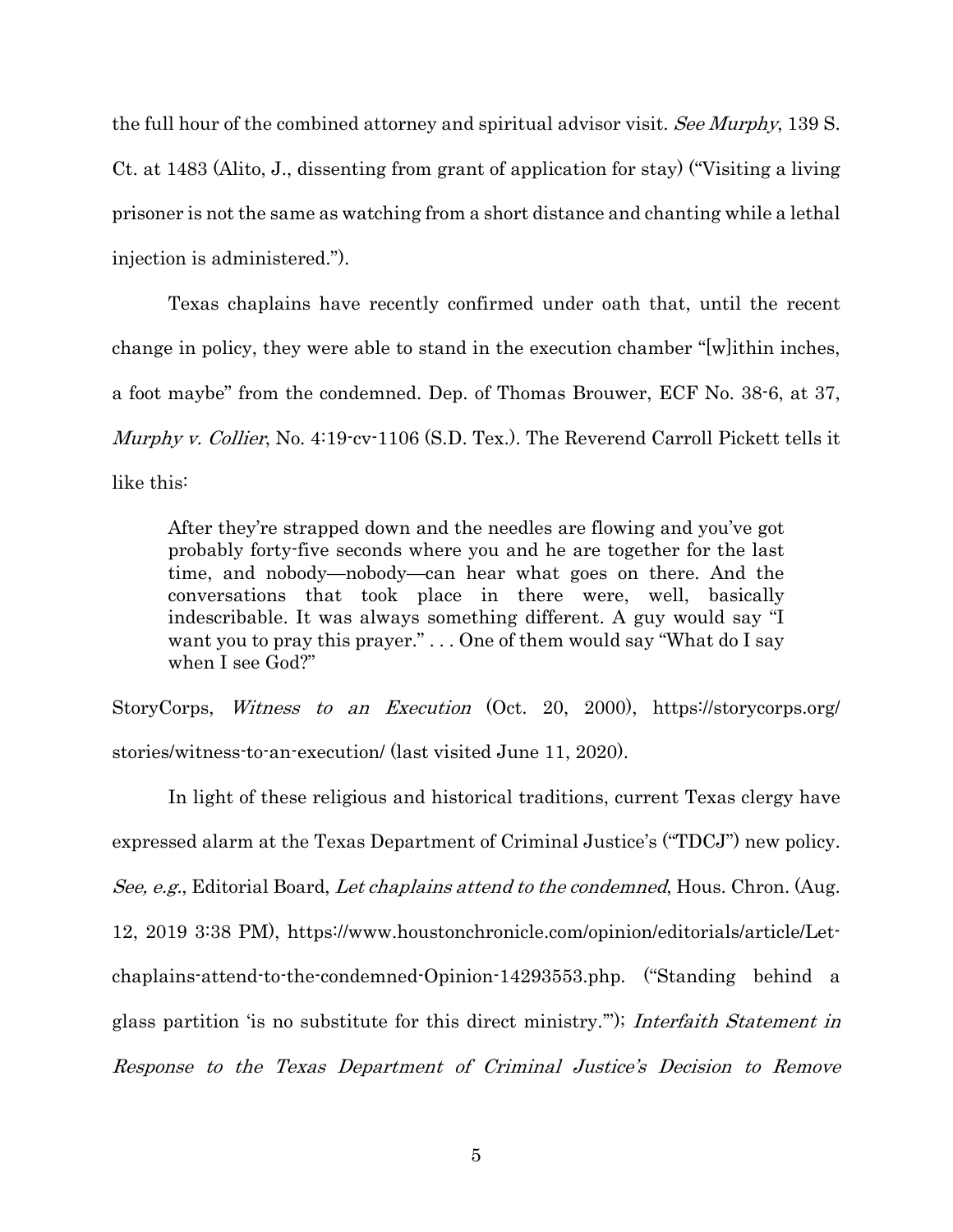Chaplains from the Execution Chamber (July 2019) (hereinafter "Interfaith Statement"),

https://drive.google.com/file/d/1v06HlnenFjWSuGaACFnJZbSTopYEaULk/view ("[W]e are united in recognizing that the right of condemned people to spiritual comfort at the moment of death is a longstanding and widely-recognized religious practice. . . . These rituals, stemming from sincerely-held religious beliefs, often require the direct assistance of clergy.").[3](#page-11-1)

#### B. Course of Relevant Proceedings

<span id="page-11-0"></span>Petitioner was convicted of capital murder in 1999, in the 107th Judicial District Court of Cameron County, Texas, and sentenced to death for the murder of Escolastica Harrison. In 2002, a divided Texas Court of Criminal Appeals ("CCA") affirmed the conviction and sentence. His state post-conviction appeals were denied.

Mr. Gutierrez sought federal habeas corpus review, which was ultimately denied. Both while the federal habeas proceedings were pending and after their denial, Mr. Gutierrez sought DNA testing, in an attempt to establish that he was not a principal in the murder of Ms. Harrison. Both of those requests were ultimately denied, although the state courts stayed a prior execution in 2019, in part in order to consider the second DNA testing appeal.

<span id="page-11-1"></span> $3$  See also Pope encourages group working to end use of death penalty, Cath. News Agency (Feb. 27, 2019), https://www.catholicnewsagency.com/news/pope-encouragesgroup-working-to-end-use-of-death-penalty-89197 (Pope stating that, in executions, "there should at the very least be clergy available to hear a person's confession and offer reconciliation, even up to the moment of death").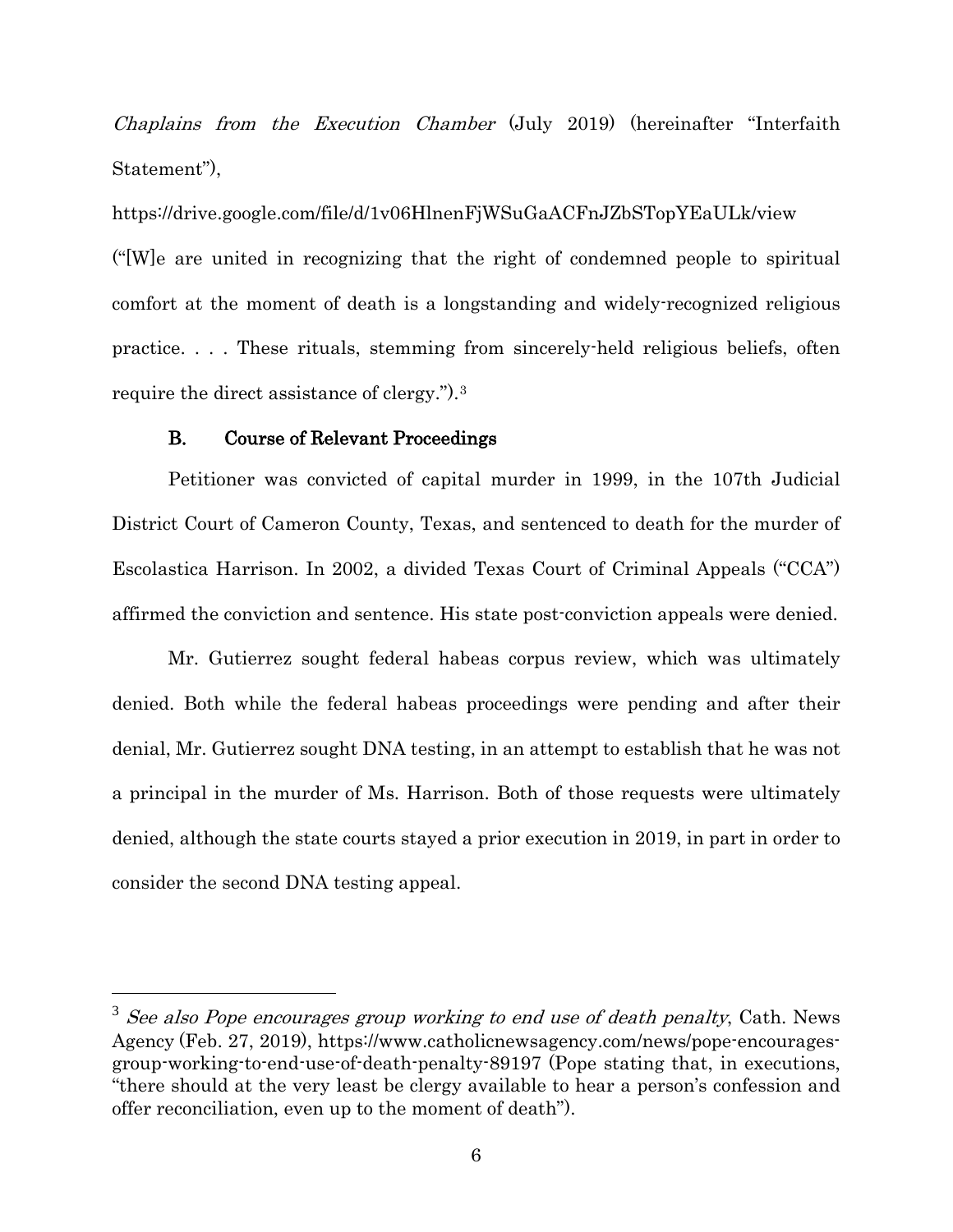The State of Texas scheduled the execution of Patrick Henry Murphy, a Buddhist, for March 28, 2019. At that time, TDCJ policy provided that inmates could have a State-employed chaplain (all of whom were Christian or Muslim) with them in the execution room at the time of their execution, but not any other spiritual adviser. A month prior to his scheduled execution, Murphy requested of prison authorities that his Buddhist minister be permitted to accompany him into the execution chamber. Consistent with its policy, TDCJ denied that request. Mr. Murphy filed suit under 42 U.S.C. § 1983, alleging that the refusal to permit a Buddhist spiritual adviser in the execution room violated his rights under the First Amendment and the RLUIPA.

<span id="page-12-1"></span><span id="page-12-0"></span>On March 28, 2019, this Court stayed Mr. Murphy's execution. Murphy v. *Collier*, 139 S. Ct. 1475, 1475 (2019). Justice Kavanaugh expressed his view that either of two "equal-treatment remedies" would cure the State's "denominational discrimination": either "(1) allow all inmates to have a religious adviser of their religion in the execution room; or (2) allow inmates to have a religious adviser, including any state-employed chaplain, only in the viewing room, not the execution room." *Id.* (Kavanaugh, J., concurring in grant of application for stay).

Writing for himself and Justices Thomas and Gorsuch, Justice Alito expressed very different views. Justice Alito believed that the stay application, which was filed in this Court on the day of the scheduled execution, was dilatory and should have been denied for that reason. Id. at 1480–82 (Alito, J., dissenting from grant of application for stay). At the same time, Justice Alito recognized that Murphy's claims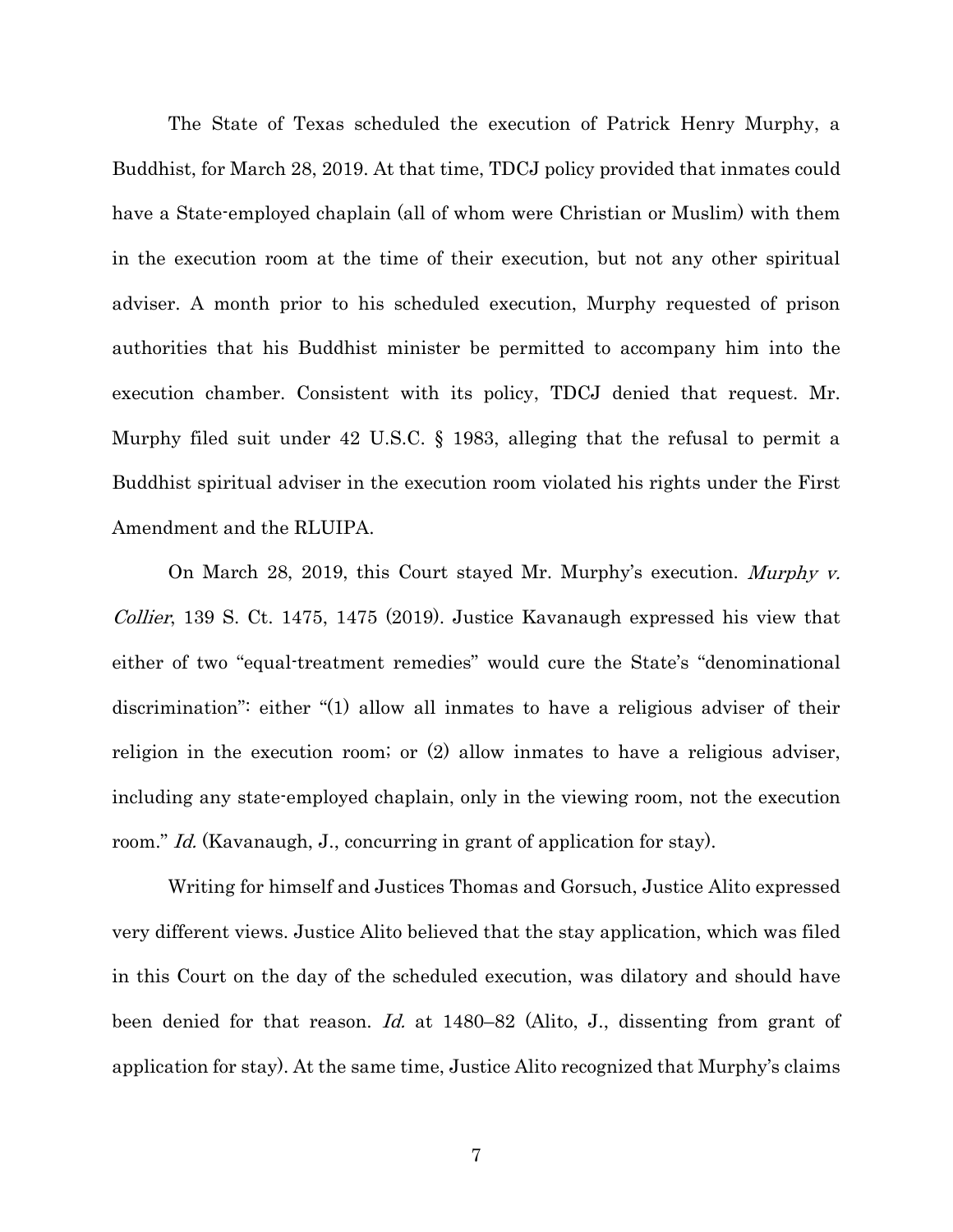<span id="page-13-0"></span>"raisell serious questions under both the First Amendment and the RLUIPA." Id. at 1482. And those questions would remain even if states adopted the policy of excluding religious advisers altogether: "If States respond to the decision on Murphy's stay application by banning all clerics from the execution room, that may obviate any conflict with the Establishment Clause, but a prisoner might still press free exercise claims." Id. at 1483 n.4; see also id. at 1484 (discussing claims under RLUIPA). As Justice Alito noted, the merits of such claims—including the validity vel non of possible state justifications for their policies—"are dependent on the resolution of fact-intensive questions that simply cannot be decided without adequate proceedings and findings at the trial level." Id. at 1481.

On April 2, 2019, in response to the decision on Murphy's stay application, TDCJ issued a revised Execution Procedure. ROA.56–64.[4](#page-13-1) The revised procedure prohibits any religious or spiritual advisers from entering the execution chamber at the time of an execution: "TDCJ Chaplains and Ministers/Spiritual Advisors designated by the offender may observe the execution only from the witness rooms." ROA.63.

On June 27, 2019, the state trial court issued a warrant for Mr. Gutierrez's execution, scheduling it for October 30, 2019. Beginning in late July, Mr. Gutierrez and his counsel contacted TDCJ officials requesting an accommodation so that he could have a Christian chaplain present in the execution chamber during his

<span id="page-13-1"></span> <sup>4</sup> Petitioner will cite to documents included in the Fifth Circuit record on appeal as "ROA." followed by the page number.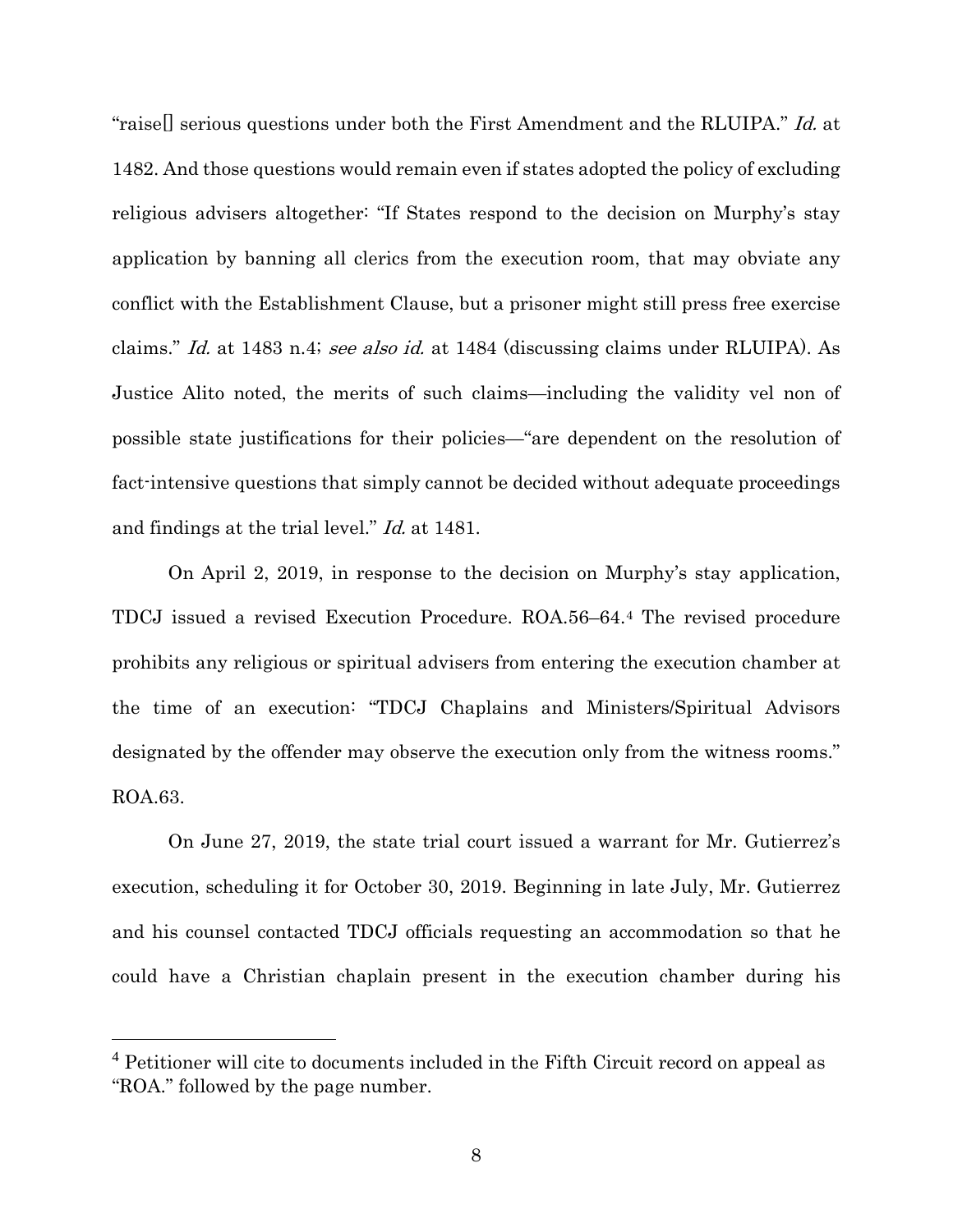execution. Those requests were denied. See ROA.65–66. Mr. Gutierrez then filed a formal grievance, to which TDCJ never responded. ROA.67–68.[5](#page-14-1)

<span id="page-14-0"></span>On September 26, 2019, Mr. Gutierrez filed his original complaint under 42 U.S.C. § 1983, alleging that the revised policy violated his rights under the First Amendment and under the RLUIPA. Mr. Gutierrez also alleged violations of due process with respect to the denial of DNA testing (claims he does not present to this Court). Defendants moved to dismiss the complaint and Mr. Gutierrez responded. While the CCA was considering Mr. Gutierrez's DNA testing appeal, the district court stayed the proceedings.

On February 26, 2020, the CCA denied the DNA testing appeal. On February 28, 2020, the state trial court issued a new warrant, scheduling Mr. Gutierrez's execution for June 16, 2020. On April 22, 2020, Mr. Gutierrez filed an amended complaint.[6](#page-14-2) Defendants again moved to dismiss and Mr. Gutierrez responded. On June 2, 2020, the district court issued DCO, in which it granted in part but denied in pertinent part the motion to dismiss.

<span id="page-14-1"></span> $5$  In the courts below, Defendants contended that Mr. Gutierrez had failed to exhaust his administrative remedies because he did not pursue the matter after the prison failed to respond. The district court denied the Defendants' motion to dismiss on that ground, see DCO at 20-21, and the Fifth Circuit did not address it. For the first time in their opposition to the stay motion in district court, Defendants argued that the prison had not received the grievance. Neither of the courts below addressed that belated argument.

<span id="page-14-2"></span><sup>&</sup>lt;sup>6</sup> The parties and the district court originally adopted a joint scheduling order under which the amended complaint would be filed on April 8, 2020. The district court granted Mr. Gutierrez's unopposed motion for a two week extension of time, requested due to constraints on counsel arising from the covid-19 pandemic.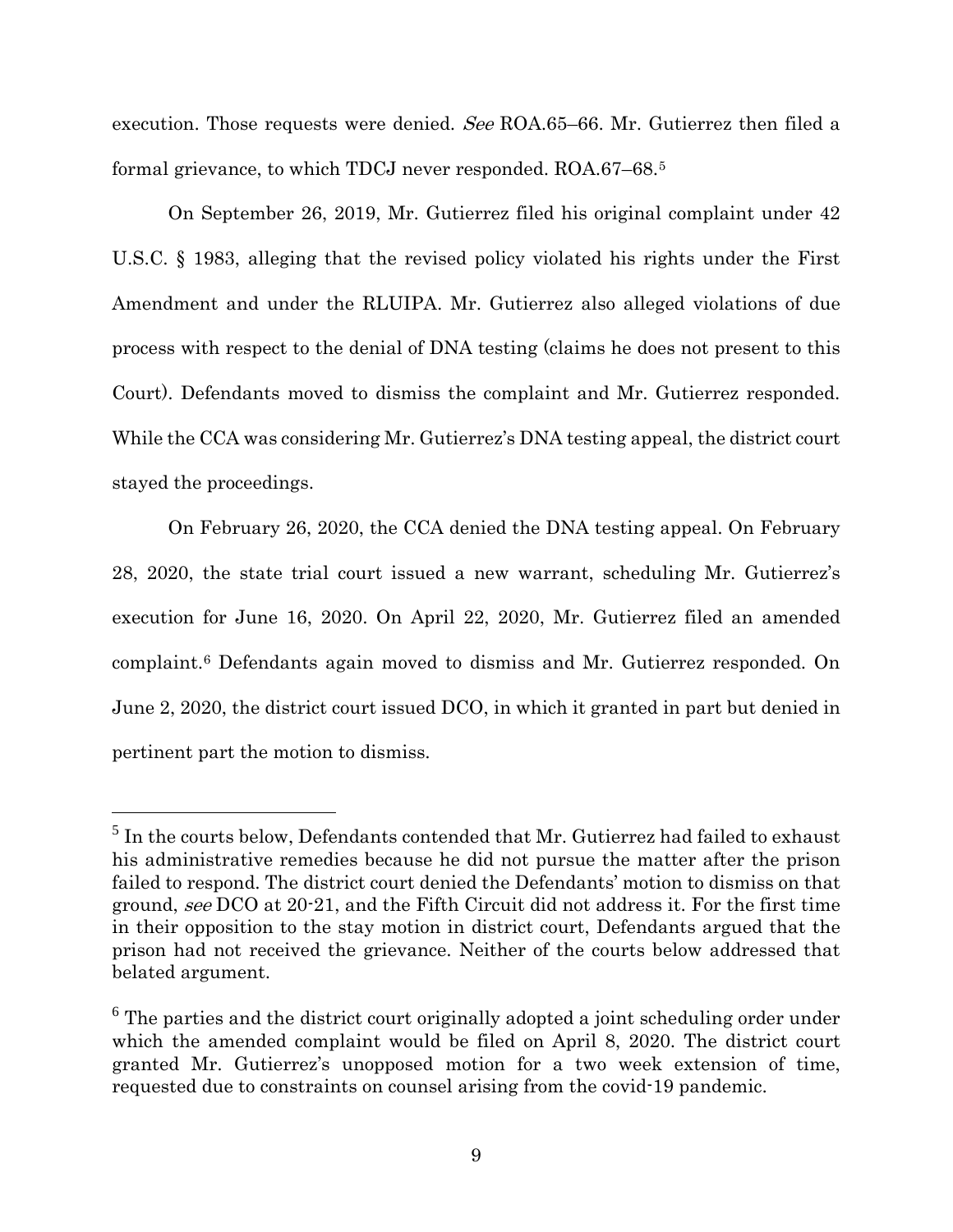<span id="page-15-1"></span>The district court conducted a thorough and extensive review of the merits of the execution chamber claims. Its review was constrained by two factors—the limited record available on a motion to dismiss, see, e.g., DCO at 27, and the lack of any directly controlling law. On the latter point, the district court noted that Defendants relied heavily on Justice Kavanaugh's suggestion that it would be permissible for the State to allow religious advisers "only in the viewing room, not the execution room." Id. at  $22-23$  (quoting *Murphy*, 139 S. Ct. at 1475) (Kavanaugh, J., concurring); see also id. at 23–24 (quoting Murphy, 139 S. Ct. at 1476) (statement of Kavanaugh, J.). But the district court recognized that Justice Alito expressed different views, including that the "'flimsy record' precluded any decision about whether Texas could safely accommodate Murphy's request to have his spiritual advisor in the execution chamber," and that there were "'unresolved factual issues' . . . about whether the current policy furthers TDCJ's 'compelling interest in security,' 'is narrowly tailored to serve that interest,' and 'can be sustained on that basis.'" DCO at 23 (quoting Murphy, 139 S. Ct. at 1484 (Alito, J., dissenting from grant of application for stay)) (ellipsis in DCO). Accordingly, the district court concluded that Justice Kavanaugh's statements were not controlling on the motion to dismiss. Id. at 24–25, 29.

<span id="page-15-0"></span>With respect to the Free Exercise Clause claim, the district court ruled that to state such a claim, a plaintiff "must allege sufficient facts showing a sincere religious belief that the official action or regulation substantially burdens." DCO at 27 (citing Hernandez v. Comm'r, 490 U.S. 680, 699 (1989)). A prison policy nevertheless withstands First Amendment scrutiny if it is "'reasonably related to legitimate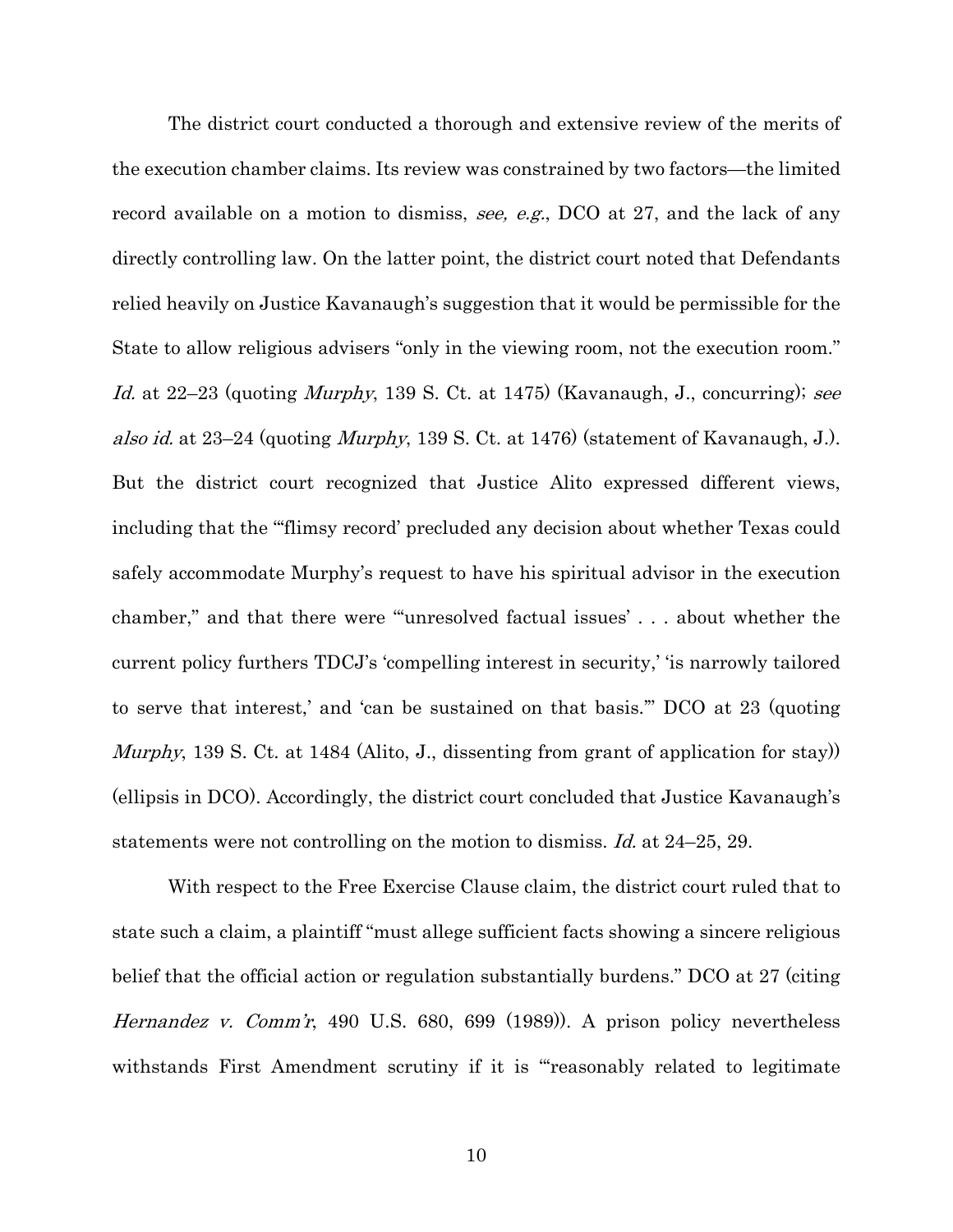<span id="page-16-1"></span>penological interests.'" Id. (quoting O'Lone v. Estate of Shabazz, 482 U.S. 342, 349 (1987)). The court found that Mr. Gutierrez had sufficiently pled that the "current TDCJ policy precludes his sincere desire to have a spiritual advisor present during his execution." *Id.* 

Echoing Justice Alito, the district court found that there were unresolved factual issues about whether the revised policy was "reasonably related to legitimate

penological interests":

At the pleadings stage, the Court lacks information about how the requested relief would impact the way Texas conducts the execution of other inmates. This lawsuit has still not developed factual information relating to how many other faith groups are represented on death row, what security risks exist for allowing non-TDCJ spiritual advisors into the death chamber, and what rigor must attend training clergy for the execution process. Assuming that granting relief to Gutierrez would force Defendants to allow access to chaplains from all faith groups represented on death row, the pleadings do not give insight into what security concerns exists, how pervasive those risks may be, and why TDCJ cannot easily accommodate any rights while still maintaining security. Defendants' arguments about secondary ripples from the Gutierrez's rights are too speculative and undeveloped to dismiss this case on the pleadings.

Simply, Defendants' cursory arguments about security concerns do not show that Gutierrez has failed to plead a claim on which relief can be granted.

DCO at 27.

<span id="page-16-0"></span>With respect to the RLUIPA claim, the district court ruled that a plaintiff must

initially show that the government policy "complained of imposes a 'substantial

burden' on his religious exercise." DCO at 28 (quoting Adkins v. Kaspar, 393 F.3d

559, 567 (5th Cir. 2004)) (quotation marks omitted). This "requires 'a case-by-case,

fact-specific inquiry." Id. at 28–29 (quoting Adkins, 393 F.3d at 571). If the plaintiff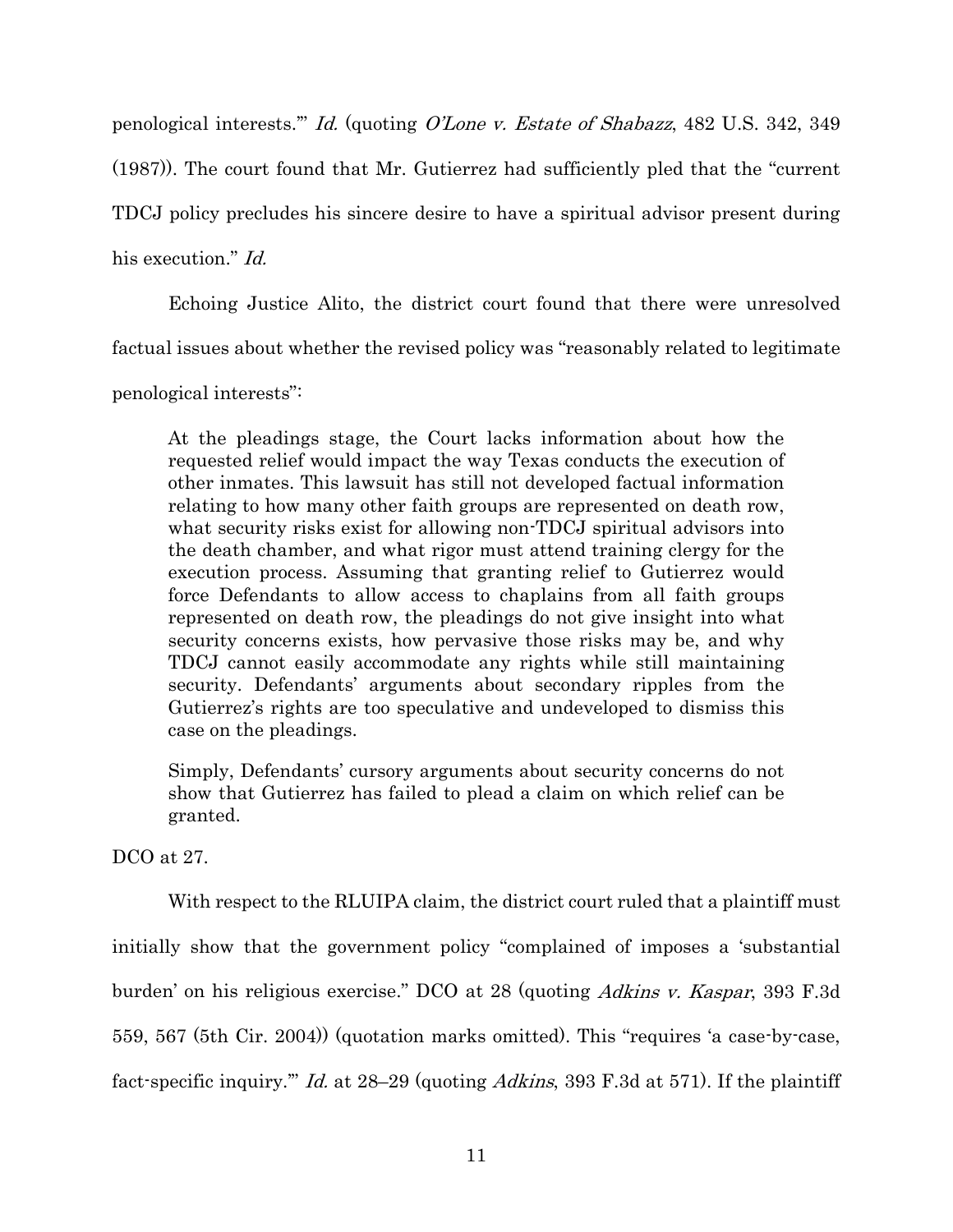<span id="page-17-0"></span>makes that showing, a "prison must 'prove that denying the exemption is the least restrictive means of furthering a compelling governmental interest." Id. at 29-30 (quoting Holt v. Hobbs, 574 U.S. 352, 364 (2015)).

Defendants countered that the physical presence of a chaplain in the execution room was not "required for [Mr. Gutierrez] to exercise his religion." ROA.697. The district court found that this did not preclude the claim, as "Defendants have not identified any law sanctioning the dismissal of a RLUIPA claim based on religious devotion preferred by an inmate rather than compelled by his religion." DCO at 28; see also id. at 28 n.8 (quoting *Murphy*, 139 S. Ct. at 1484 (Alito, J., dissenting from grant of application for a stay) (noting that Supreme Court has not decided that issue)). The district court found that Mr. Gutierrez's allegation that "prohibiting him 'from being guided at the time of death by a Christian chaplain is an explicit and substantial burden on religious exercise' provides a sufficient basis for his RLUIPA claim." Id. (quoting  $ROA.614-15$ ).

The district court considered the security concerns advanced by Defendants with respect to executions of other, non-Christian inmates, should Mr. Gutierrez be granted relief. The court found, however, that Defendants had failed to prove exactly what those security concerns are, and whether the revised policy is the "least restrictive means" of furthering the security interest. The court found that it had "no specific facts before it concerning future security concerns possibly caused by future executions." DCO at 30. Accordingly, it denied the motion to dismiss the RLUIPA claim.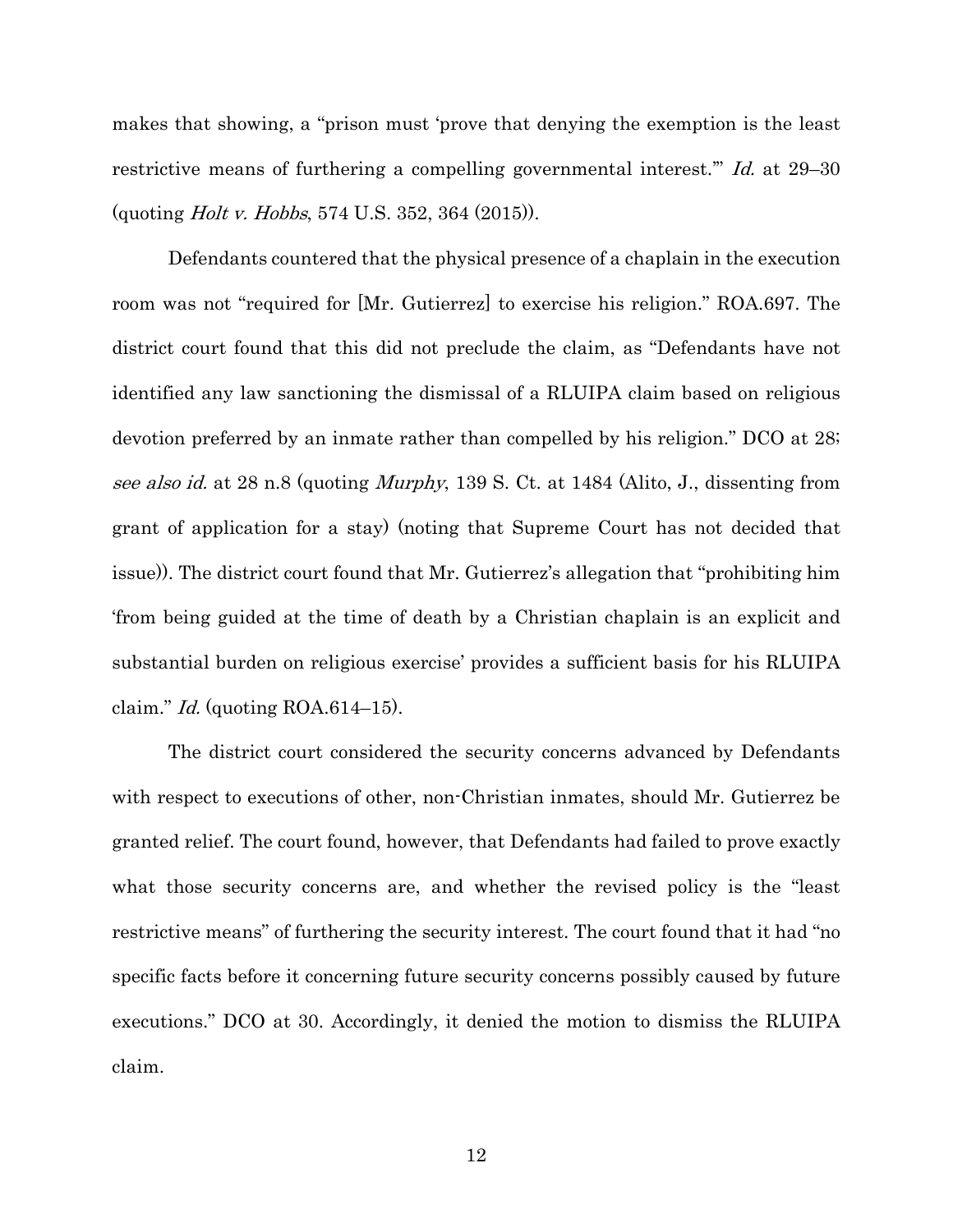In responding to Defendants' motion to dismiss the amended complaint, Mr. Gutierrez expressly requested a stay of his execution. Defendants separately responded to that request. With respect to the execution chamber claims, Defendants argued primarily that Mr. Gutierrez was not entitled to a stay because he had purportedly failed to show a likelihood of success on the merits. ROA.947–63. Although Defendants argued that Mr. Gutierrez had failed to timely file his DNA testing claims, ROA.933–37, they made no such argument with respect to the execution chamber claims. Indeed, the complaint alleging the chamber claims was pending at the time the execution warrant was issued.

On June 9, 2020, the district court entered the stay order. ROA.991–93. The district court recounted the standards governing stays of execution (a matter as to which there was no dispute between the parties). ROA.992–93. The court ruled that the analysis in DCO showed that there were "outstanding, substantial, and novel legal and factual questions raised by Gutierrez that have survived a motion to dismiss." ROA.993. It ruled that Mr. Gutierrez had shown a likelihood of success on at least one of his claims, and that the other stay factors warranted a stay of execution. Id. Accordingly, it granted the motion for stay of execution.

<span id="page-18-0"></span>Defendants immediately appealed. On June 11, 2020, Defendants filed a motion to vacate the stay in the Fifth Circuit. Defendants again argued that the stay should be vacated as to the DNA testing claims because they were purportedly untimely. Mot. to Vacate 15–18. Again, Defendants did not make any such argument with respect to the execution chamber claims, arguing instead that Mr. Gutierrez was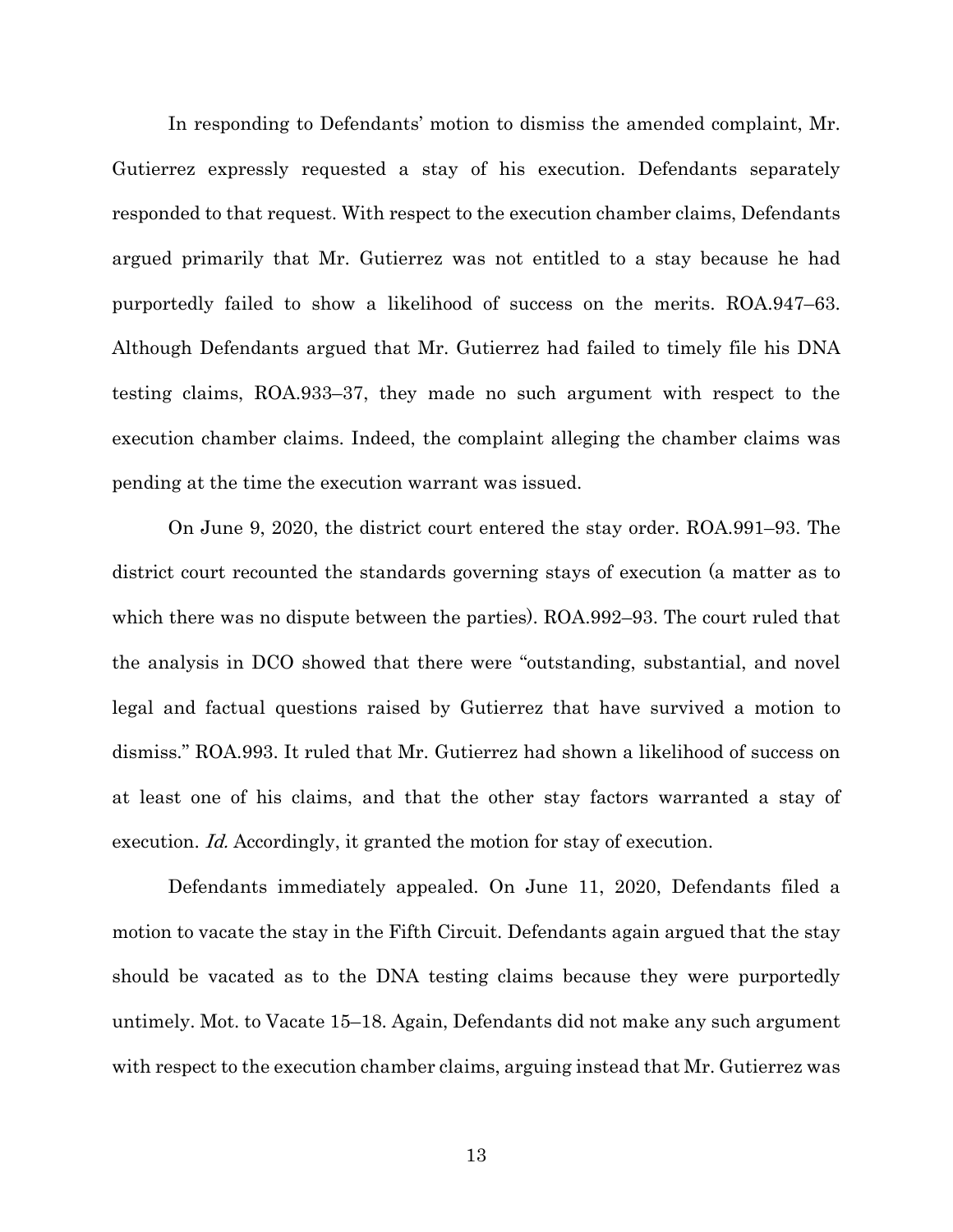<span id="page-19-0"></span>not likely to succeed on the merits of those claims, and that he would not be irreparably injured absent a stay. *Id.* at  $27-41$ , 43. Mr. Gutierrez filed his opposition to the motion to vacate on June 12.

On June 12, 2020, the Fifth Circuit granted Defendants' motion to vacate the stay. With respect to the Free Exercise claim, the panel concluded that Justice Kavanaugh's statements in Murphy "made a valid appraisal of the issue." Panel Op. 7. While acknowledging that Mr. Gutierrez and amicus curiae Texas Conference of Catholic Bishops made "strong religious arguments," the panel ruled that Mr. Gutierrez was unlikely to succeed on the merits in light of Justice Kavanaugh's statements. Id.

With respect to the RLUIPA claim, the panel acknowledged that, as a result of Texas' revised policy, Mr. Gutierrez might "be denied the final measure of spiritual comfort that might be available." Panel Op. 8. Lacking the "final measure of spiritual comfort, however, did not rise to the level of a "substantial burden":

As important as [being denied the final measure of spiritual comfort] is, government action does not rise to the level of a substantial burden on religious exercise if it *merely* prevents the adherent from enjoying some benefit that is not otherwise generally available.

Id. (citing *Adkins*, 393 F.3d at 570) (emphasis added).

Based on its conclusion that there was no substantial burden on religious exercise, the panel concluded that Mr. Gutierrez could not show a likelihood of success on the RLUIPA claim, and granted the motion to vacate. Panel Op. 8.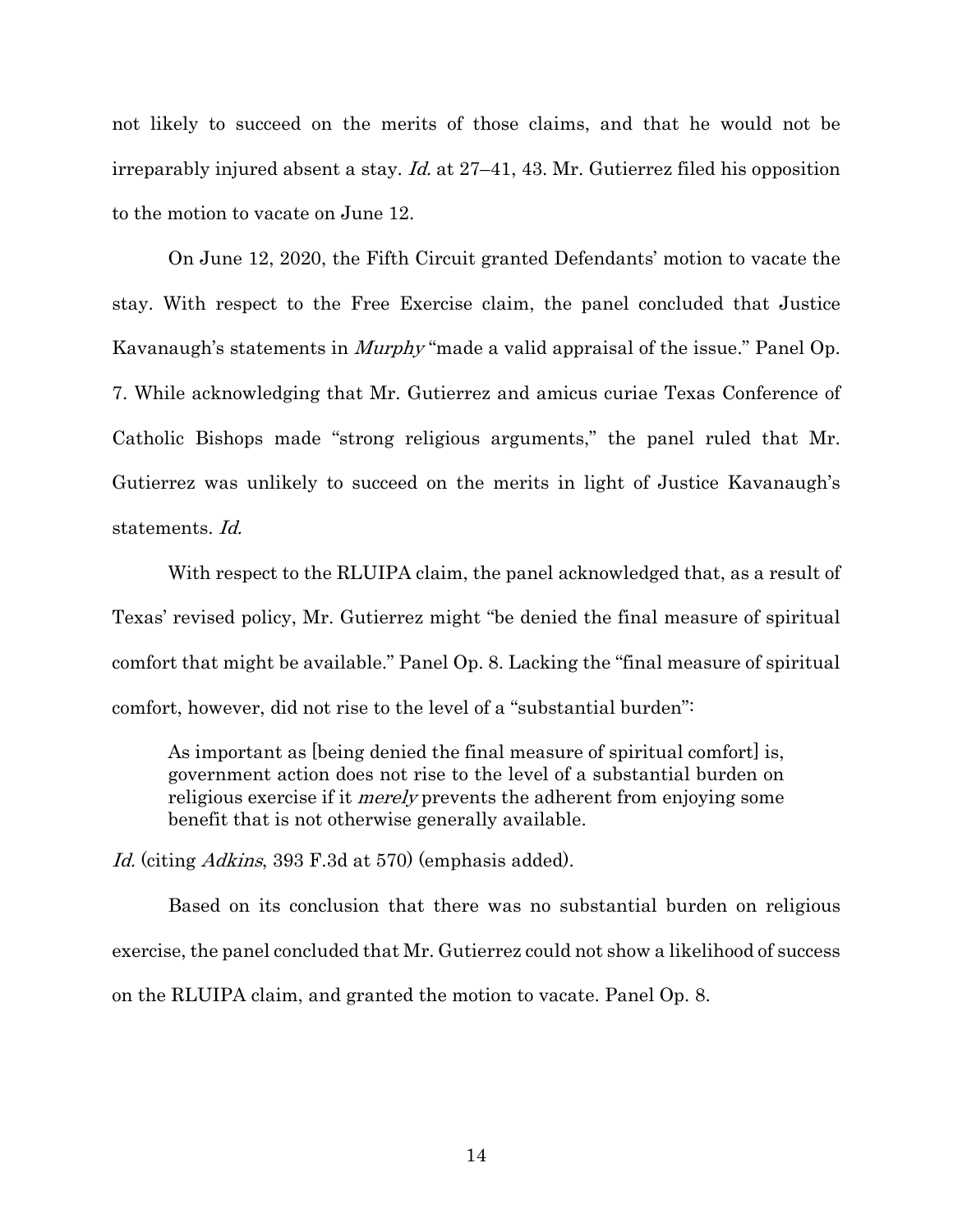#### REASONS FOR GRANTING THE PETITION

## <span id="page-20-1"></span><span id="page-20-0"></span>I. THIS COURT SHOULD GRANT CERTIORARI TO DECIDE WHETHER DEPRIVING A CONDEMNED MAN OF SPIRITUAL AID DURING HIS EXECUTION IS A SUBSTANTIAL BURDEN ON HIS RELIGIOUS EXERCISE, AND TO ALLOW THE DISTRICT COURT TO DEVELOP AN APPROPRIATE RECORD AND GIVE CAREFUL CONSIDERATION TO THE FACT-INTENSIVE QUESTIONS INVOLVED.

Ruben Gutierrez sincerely believes that the presence of a Christian chaplain in the execution chamber will assist his passing from life to death and guide his path to the afterlife. No court has doubted the sincerity of this religious belief—a belief consistent with Christian teaching and historical practice. Prior to April 2019, the State of Texas would have allowed this practice, see DCO at 4, as chaplains have been present for hundreds of executions in Texas. But Texas changed the rules, not because Mr. Gutierrez's beliefs were less significant, or because the presence of the chaplain had created any security concerns over the years, but in order to defeat a charge of religious discrimination brought by another inmate who practiced Buddhism.[7](#page-20-2) Texas decided to avoid the discrimination issue by taking away Mr. Gutierrez's religious freedoms. Such actions make a strong case that Texas has violated the RLUIPA.

<span id="page-20-2"></span> $7$  Texas has never claimed that the presence of a State-employed chaplain in the execution chamber, as Mr. Gutierrez has requested, poses any kind of security concern. Since the same chaplains who performed this role previously are still available and could be in the viewing room rather than the execution room, see DCO at 4; Stay Order 1–2, there is no fiscal interest in excluding them. Texas has asserted that the presence of ministers or spiritual advisers from outside the prison may raise such concerns. But those concerns do not bear on the question whether Mr. Gutierrez's religious exercise has been substantially burdened.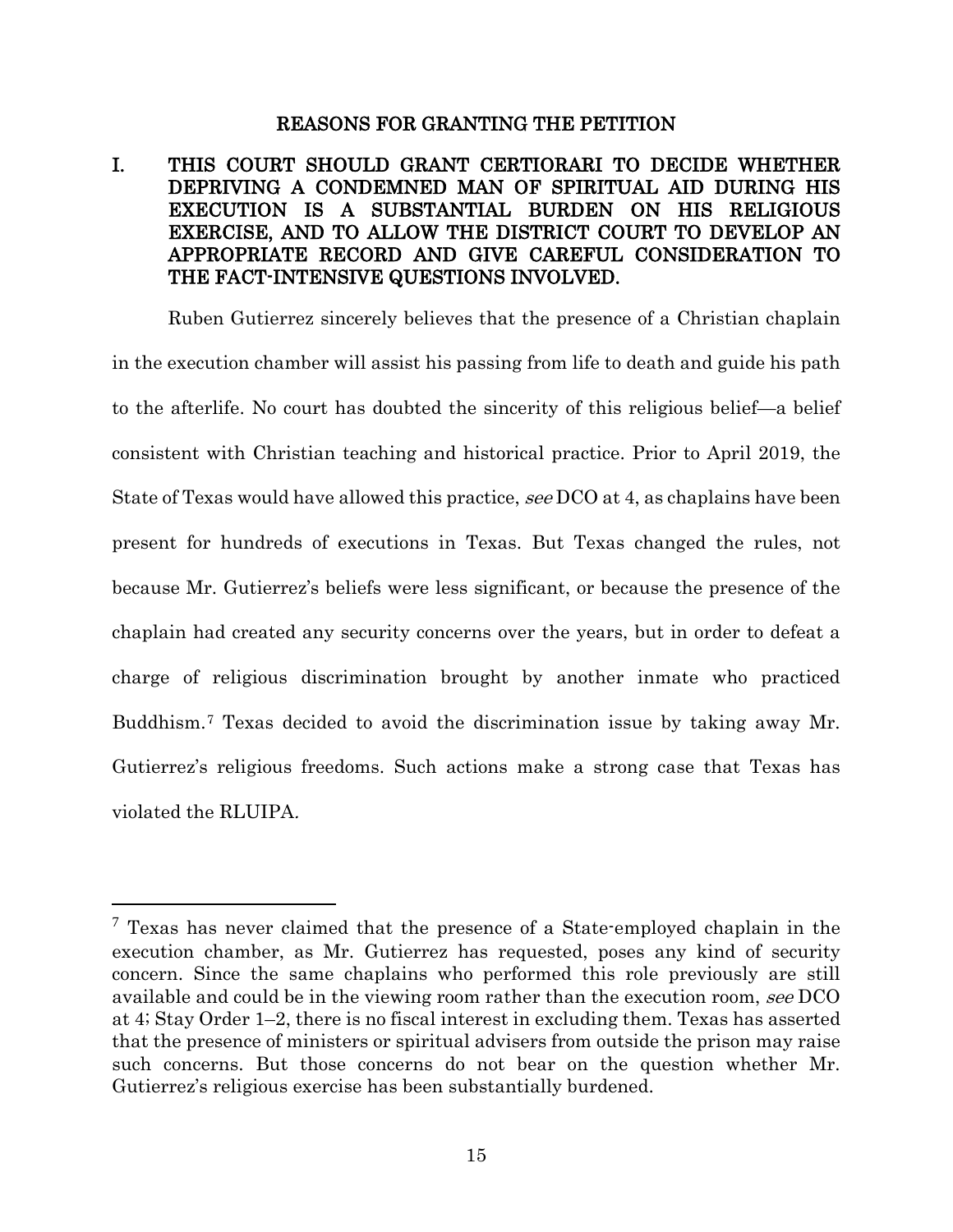<span id="page-21-2"></span>The RLUIPA provides that "[n]o government shall impose a substantial burden on the religious exercise of a person residing in or confined to an institution . . . even if the burden results from a rule of general applicability, unless the government demonstrates that imposition of the burden on that person—(1) is in furtherance of a compelling governmental interest; and (2) is the least restrictive means of furthering that compelling governmental interest." 42 U.S.C.  $\S$  2000cc–1(a). RLUIPA defines "'religious exercise' capaciously to include 'any exercise of religion, whether or not compelled by, or central to, a system of religious belief.'" Holt, 574 U.S. at 358 (quoting § 2000cc–5(7)(A)). And Congress specified that RLUIPA "shall be construed in favor of a broad protection of religious exercise, to the maximum extent permitted by the terms of this chapter and the Constitution."  $\S 2000cc-3(g)$ .

<span id="page-21-3"></span><span id="page-21-1"></span><span id="page-21-0"></span>Before passing the RLUIPA, Congress documented, in hearings spanning three years, that "'frivolous or arbitrary' barriers impeded institutionalized persons' religious exercise." Cutter v. Wilkerson, 544 U.S. 709, 716–17 (2005) (citing legislative history). In *Cutter*, this Court explained that RLUIPA "protects" institutionalized persons who are unable freely to attend to their religious needs and are therefore dependent on the government's permission and accommodation for exercise of their religion." *Id.* at 717. Furthermore, "RLUIPA . . . confers no privileged status on any particular religious sect and singles out no bona fide faith for disadvantageous treatment." *Id.* at 724.

RLUIPA "providels very broad protection for religious liberty." *Holt*, 574 U.S. at 356 (quoting Burwell v. Hobby Lobby Stores, Inc., 573 U.S. 682, 693 (2014)). "In

16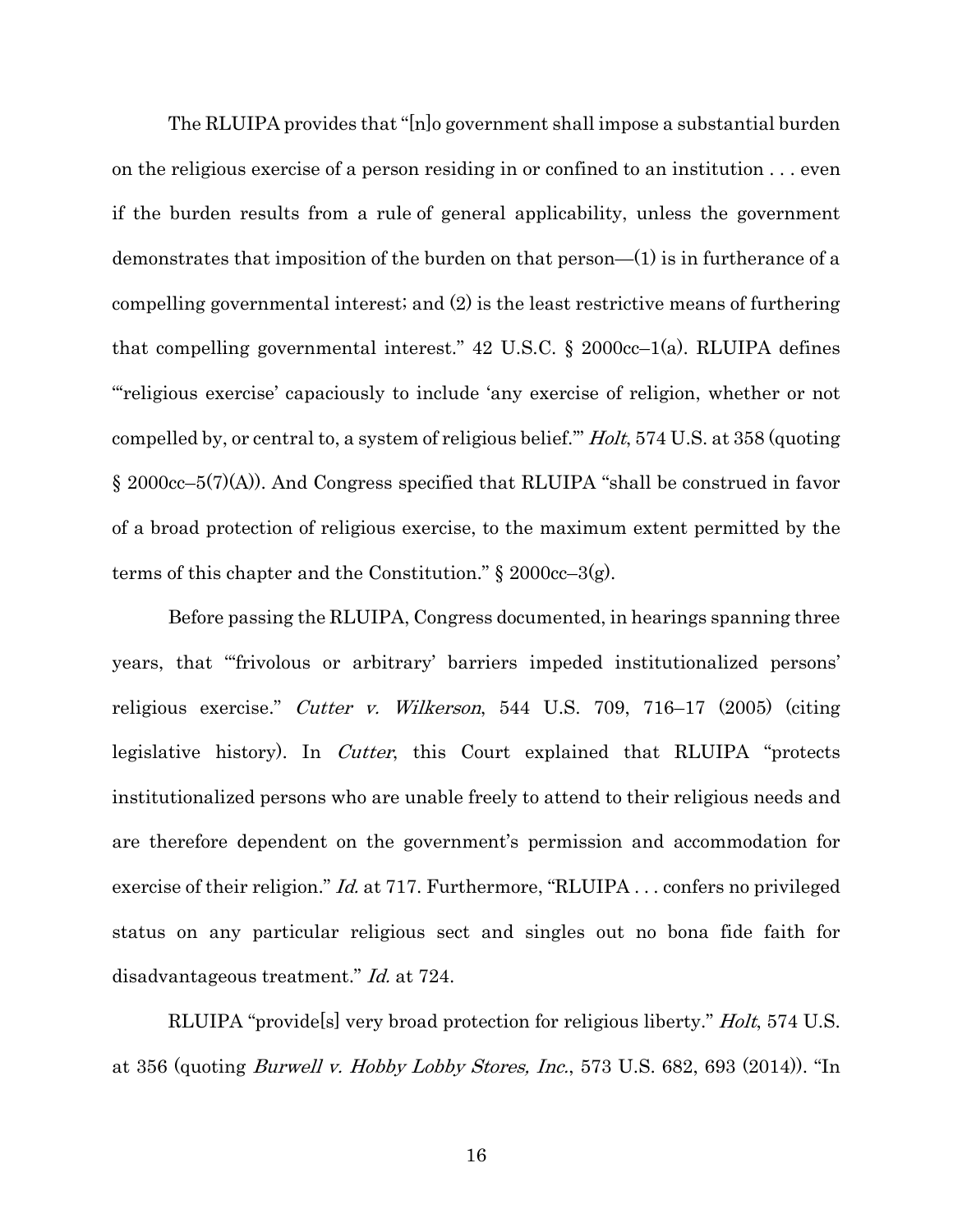<span id="page-22-2"></span>RLUIPA, in an obvious effort to effect a complete separation from the First Amendment case law, Congress deleted reference to the First Amendment and defined the 'exercise of religion' to include 'any exercise of religion, whether or not compelled by, or central to, a system of religious belief.'" Hobby Lobby, 573 U.S. at 696 (quoting 42 U.S.C. § 2000cc–5(7)(A)). Thus, in the prison context, RLUIPA provides greater protections than the First Amendment. See, e.g., Colvin v. Caruso, 605 F.3d 282, 296 (6th Cir. 2010) (citing Lovelace v. Lee, 472 F.3d 174, 199–200 (4th Cir. 2006)).

<span id="page-22-1"></span><span id="page-22-0"></span>Based on its language, analysis under RLUIPA can be seen as a "three-act play." Cavin v. Mich. Dep't of Corr., 927 F.3d 455, 458 (6th Cir. 2019). First, "the inmate must demonstrate that he seeks to exercise religion out of a 'sincerely held religious belief." *Id.* (quoting *Holt*, 574 U.S. at 361). Second, the inmate "must show that the government substantially burdened that religious exercise." Id. Upon satisfaction of these two steps, the burden then shifts to the government for the third act: it "must meet the daunting compelling-interest and least-restrictive-means test." Id.

In this case, the sincerity of Mr. Gutierrez's religious belief about the importance of the chaplain's presence at the time he is put to death has not been contested, even by the Fifth Circuit. Instead, without allowing the district court the opportunity to allow discovery and conduct fact finding, the Fifth Circuit held that Texas' refusal to allow Mr. Gutierrez's request did not substantially burden that religious exercise. Panel Op. 8. That ruling was inconsistent with this Court's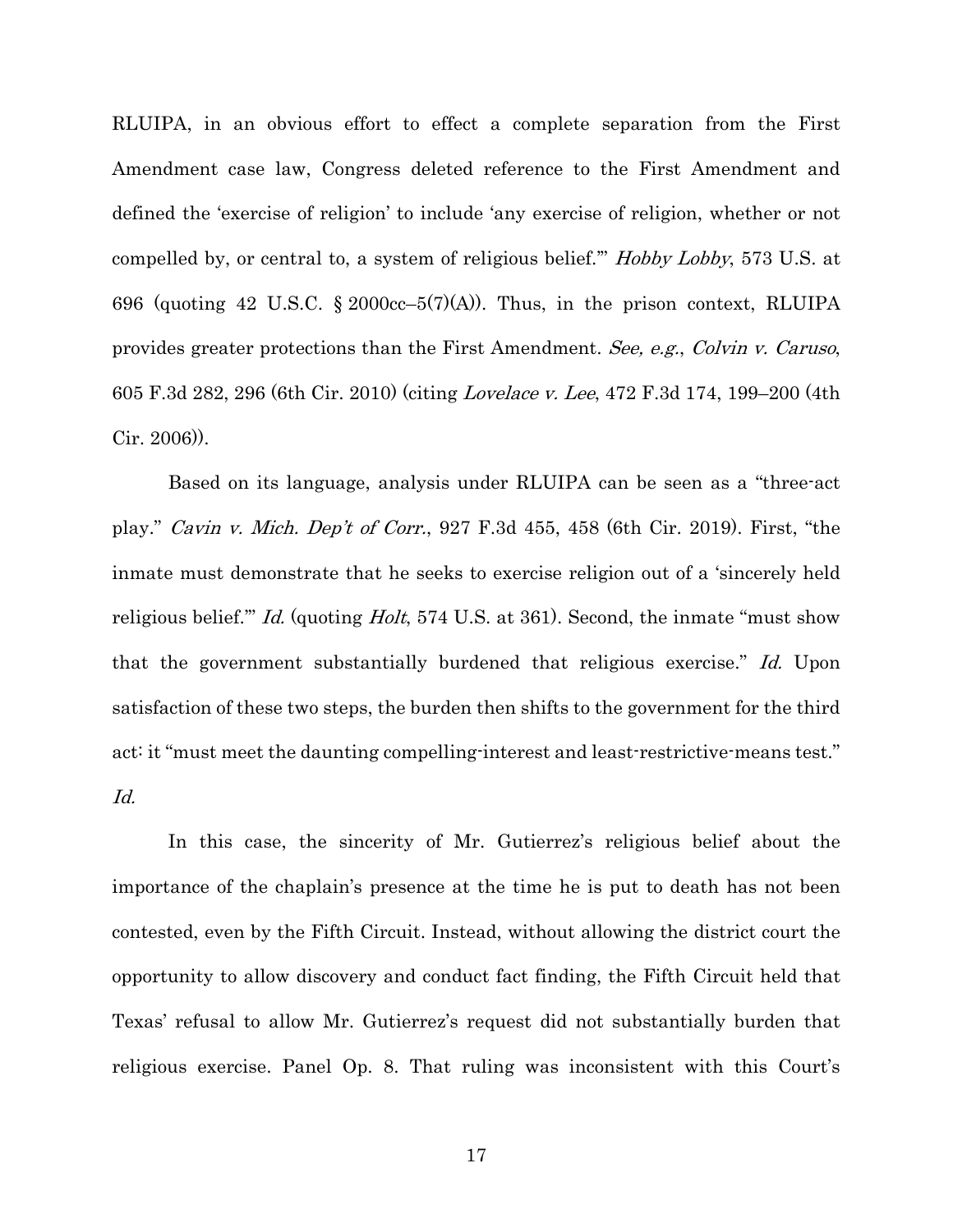<span id="page-23-1"></span>precedents and with the decisions by other courts in addressing RLUIPA claims; it certainly could not be reached "without adequate proceedings and findings at the trial level." Murphy, 139 S. Ct. at 1481 (Alito, J., dissenting from grant of application for stay).

<span id="page-23-0"></span>In *Holt*, for example, this Court reviewed a record that had been fully developed and considered whether the prison's refusal to allow a Muslim inmate to grow a beard half an inch long, as he believed was a requirement of his religious faith, was a "substantial burden." This Court held that the prisoner "easily satisfied" the obligation to prove a "substantial burden" on his religious exercise. Holt, 574 U.S. at 361. The importance of ministry at the time of death is at least as weighty as the belief that one must have a beard. If the refusal to allow a beard creates a substantial burden, then the refusal to allow a chaplain to be present to pray with and guide an inmate to the afterlife as he dies is a fortiori a substantial burden.

<span id="page-23-2"></span>Religious exercise is substantially burdened when the prison "prevents the plaintiff from participating in an activity motivated by his sincerely held religious belief." *Yellowbear v. Lampert*, 741 F.3d 48, 55 (10th Cir. 2014). In *Yellowbear*, Judge (now Justice) Gorsuch found a substantial burden where the prisoner was prevented from exercising his sincerely held religious belief that using a sweat lodge cleansed and purified his mind, spirit, and body. Id. Here, as in Yellowbear, Mr. Gutierrez is being prevented from participating in an activity motivated by his sincerely held religious belief.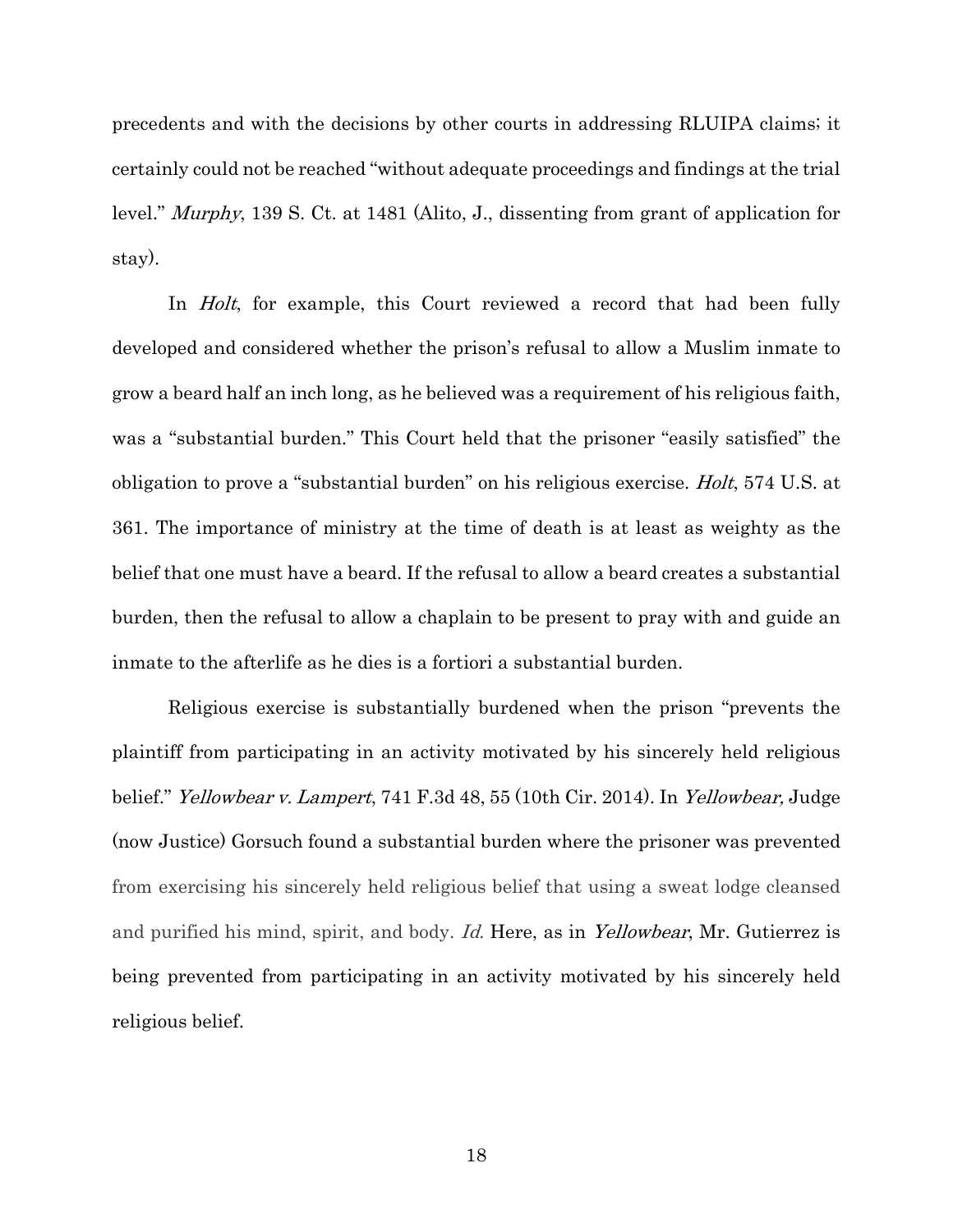The presence of a minister at the time of execution is an important aspect of Mr. Gutierrez's religious practice. The district court credited as sincere Mr. Gutierrez's belief that "'having a Christian chaplain present in the chamber would help to ensure his path to the afterlife." DCO at 28 (citing ROA.593). The Fifth Circuit, however, minimized that interest as "some benefit that is not otherwise generally available." Panel Op. 8. That characterization not only trivialized what is at stake, it also ignores the history of this case. A chaplain in the chamber was "generally available" to Mr. Gutierrez and all other inmates until the State decided to take that away in order to defeat Mr. Murphy's claim of discrimination. And when a prison bars access to a practice altogether, it substantially burdens that practice. See Haight v. Thompson, 763 F.3d 554, 565 (6th Cir. 2014) ("[T] he greater restriction (barring access to the practice) includes the lesser one (substantially burdening the practice).").

<span id="page-24-1"></span><span id="page-24-0"></span>Moreover, the Fifth Circuit's characterization purports to tell Mr. Gutierrez what his religion is, and, in particular, what aspects of it are central and important to him. That is contrary to this Court's law. See Hobby Lobby, 573 U.S. at 725 ("[O]ur 'narrow function . . . in this context is to determine' whether the line drawn reflects 'an honest conviction."") (quoting *Thomas v. Review Bd. of Ind. Emp't Sec. Div.*, 450 U.S. 707, 716 (1981)). Mr. Gutierrez believes that the presence of a minister in the execution chamber will "ensure" his "path to the afterlife." ROA.67–68. Respondents have substantially burdened Mr. Gutierrez's religion by forbidding that measure and insisting that he instead visit with a minister at some earlier time, alongside counsel,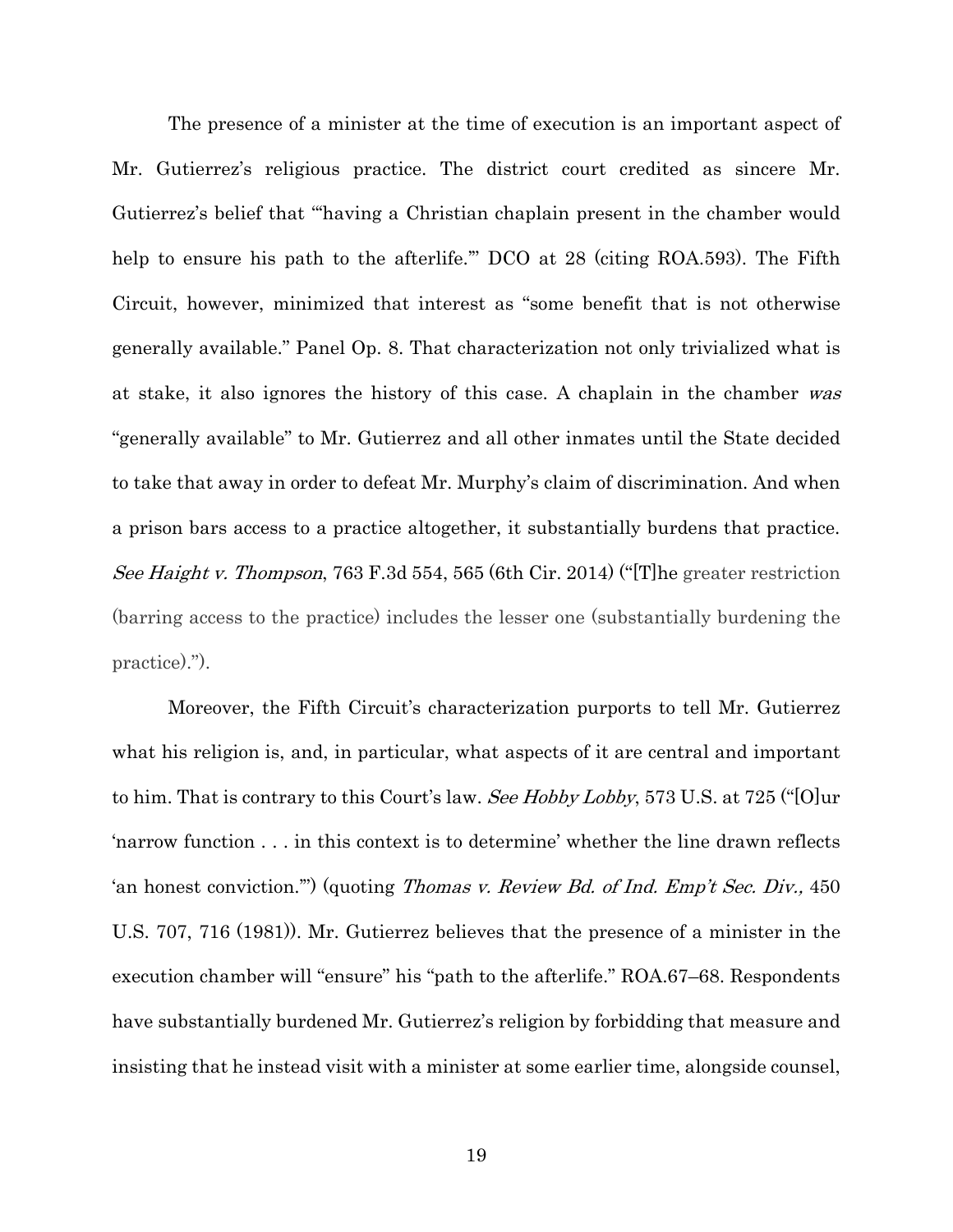<span id="page-25-1"></span>and with physical barriers. That policy leaves the exercise of Mr. Gutierrez's religion materially incomplete. See Haight, 763 F.3d at 565 (the prison's decision to bar corn pemmican and buffalo meat "effectively bars the inmates from this religious practice and forces them to modify their behavior by performing less-than-complete powwows with less-than-complete meals") (emphasis added; citation and quotation marks omitted).

<span id="page-25-3"></span><span id="page-25-2"></span><span id="page-25-0"></span>Policies grounded on mere speculation, exaggerated fears, or post-hoc rationalizations will not suffice to meet the act's requirements. *Rich v. Sec'y, Fla.* Dep't of Corr.[, 716 F.3d 525, 533 \(11th Cir. 2013\).](https://1.next.westlaw.com/Link/Document/FullText?findType=Y&serNum=2030525097&pubNum=0000506&originatingDoc=I9b0e5710337411e687dda03c2315206d&refType=RP&fi=co_pp_sp_506_533&originationContext=document&transitionType=DocumentItem&contextData=(sc.Keycite)#co_pp_sp_506_533) Many mundane policies have been found to constitute substantial burdens. See, e.g., Fox v. Washington, 949 F.3d 270, 281–82 (6th Cir. 2020) (prison's refusal to allow a group of white separatists to pray together on the Sabbath and holidays rather than as part of other religious services was a substantial burden on their professed Christian Identity religious beliefs); Jones v. Carter, 915 F.3d 1147, 1151–52 (7th Cir. 2019) (providing a Jewish inmate with only vegetarian meals that did not include meat substantially burdened his religious beliefs even though the prisoner had other options to obtain appropriate meat); Ware v. La. Dep't of Corr., 866 F.3d 263, 269 (5th Cir. 2017) (policy banning dreadlocks was found to be a substantial burden). If all of these mundane policies constituted a substantial burden, then Mr. Gutierrez's sincerely held belief that the presence of a chaplain at the time of his death will help guide him to the afterlife has been substantially burdened as well.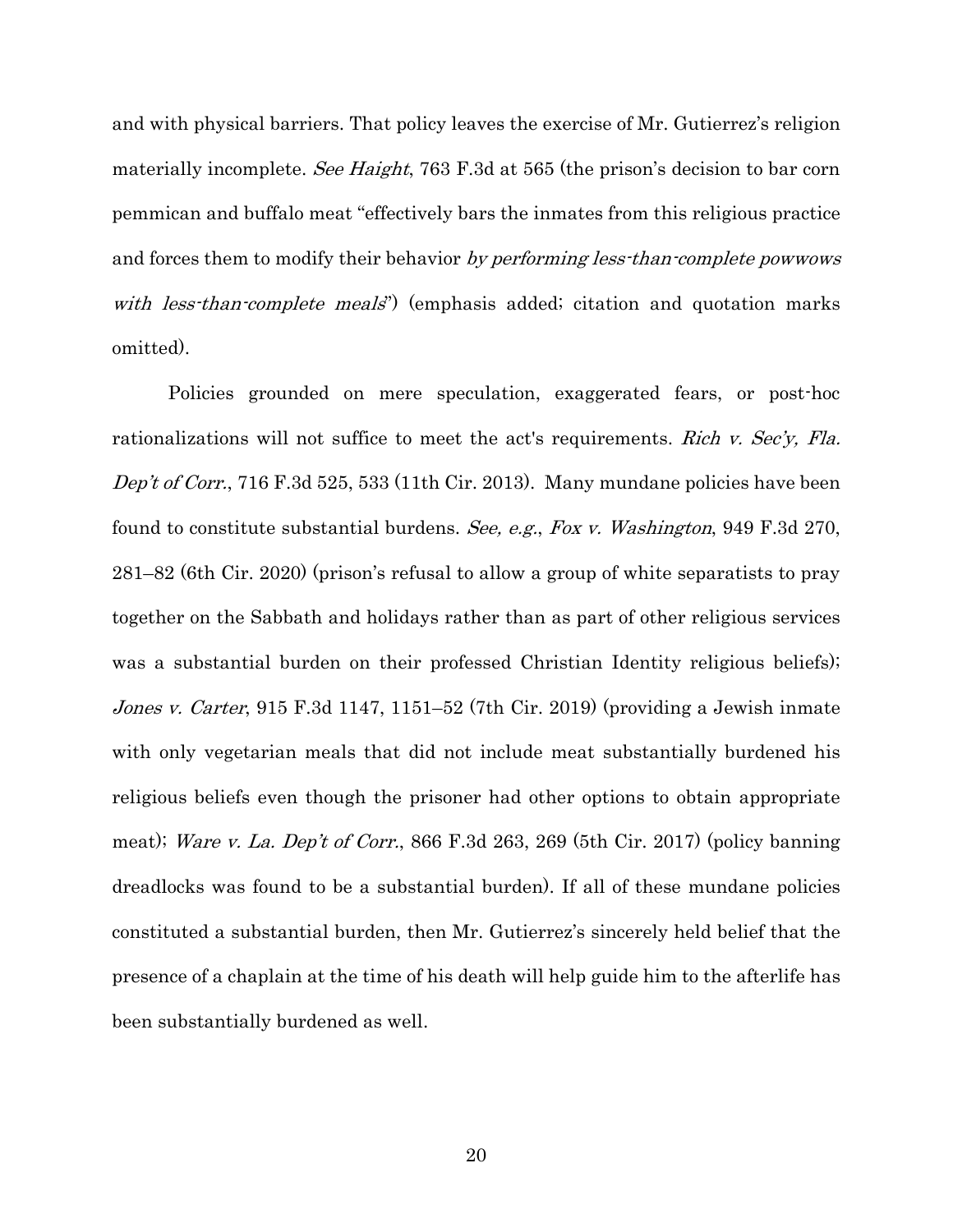<span id="page-26-2"></span><span id="page-26-1"></span>Moreover, the focus of the analysis is on the individual—"the particular claimant whose sincere exercise of religion is being substantially burdened." *Holt*, 574 U.S. at 363; Hobby Lobby, 573 U.S. at 726. The impact of the rule on other prisoners, such as Murphy, is not a factor in the analysis and not a legitimate reason for the rule.

<span id="page-26-0"></span>While the Fifth Circuit focused on the presence of religious advisers before the execution and in the viewing room (as opposed to the execution room), Panel Op. 7, the question under RLUIPA is not whether a prisoner has alternative means for exercising his religious beliefs. Rather, the question is whether the particular rule imposes a substantial burden on the prisoner's religious exercise. Fox, 949 F.3d at 280 ("When determining the substantiality of a burden, we cannot look to 'whether the RLUIPA claimant is able to engage in other forms of religious exercise.'") (quoting *Cavin v. Mich. Dep't of Corr.*, 927 F.3d 455, 459 (6th Cir. 2019)). Thus, here, the Texas rule's allowance of a chaplain's presence in the viewing room does not mitigate the substantial burden imposed by his exclusion from the chamber.

Under RLUIPA, once a prisoner shows that his sincerely held belief has been substantially burdened, as Mr. Gutierrez has done here, the burden shifts to the government to show that the rule satisfies a compelling interest and that it is the least restrictive means for addressing that interest. Holt, [574 U.S. at](https://1.next.westlaw.com/Link/Document/FullText?findType=Y&serNum=2035298235&pubNum=0000708&originatingDoc=I4dfc317073f311e794a1f7ff5c621124&refType=RP&fi=co_pp_sp_708_862&originationContext=document&transitionType=DocumentItem&contextData=(sc.Keycite)#co_pp_sp_708_862) 362. In this case, the Fifth Circuit did not reach this issue, while the district court properly recognized that further factual development on the issue was likely necessary. Even on this record, however, it is apparent that Texas' interest is not compelling, and that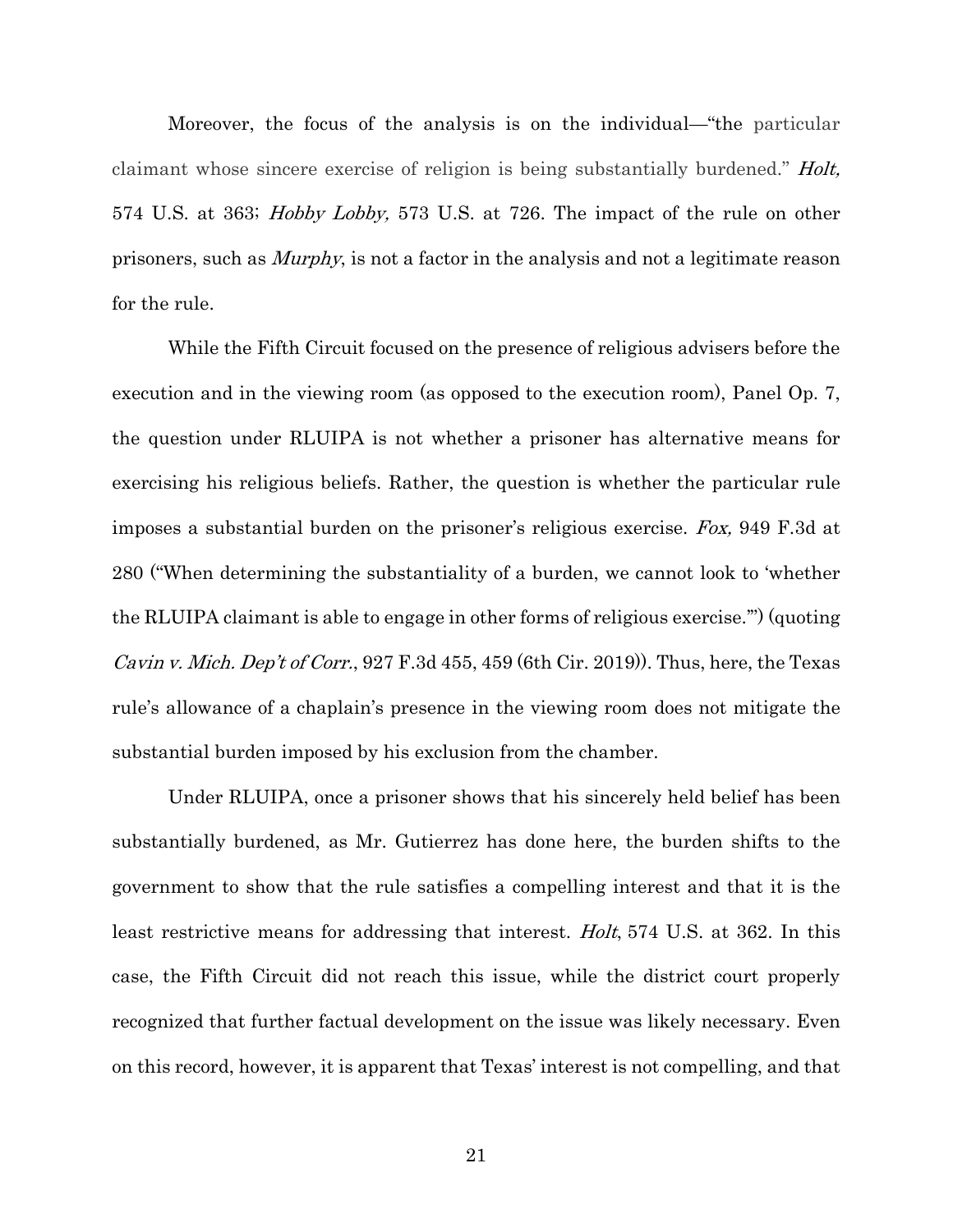the less restrictive means of employing the Christian chaplains who are ready and willing to do their work is readily available.

<span id="page-27-2"></span>Thus, this Court should grant certiorari, vacate the Fifth Circuit's order, and remand this case to allow the district court to conduct any necessary hearings and to make appropriate fact findings. See Murphy, 139 S. Ct. at 1484 (Alito, J., dissenting from the grant of a stay) (RLUIPA claims require careful consideration of the interests of both prisoners and prisons); see also Cutter, 544 U.S. at 718 n.7; id. at 725 (noting undeveloped state of the record).

## <span id="page-27-1"></span><span id="page-27-0"></span>II. THIS COURT SHOULD GRANT CERTIORARI TO DECIDE WHETHER PROHIBITING CHAPLAINS FROM ENTERING THE EXECUTION ROOM BURDENS MR. GUTIERREZ'S EXERCISE OF RELIGION WITHOUT LEGITIMATE JUSTIFICATION.

When the United States adopted the Free Exercise Clause, clergy participation in executions was an indispensable civic and religious tradition. Among other things, this tradition sought to give the condemned every opportunity to repent and seek spiritual forgiveness before death. Today, this tradition remains essential to Catholic doctrine and practice. Particularly in light of Mr. Gutierrez's sincere Catholic faith, TDCJ's new policy will substantially burden his ability to exercise his religion up to and at the time of his death, in violation of the Free Exercise Clause.

The State fails to specify, let alone establish, any valid interest in preventing a member of the clergy from accompanying Mr. Gutierrez into the execution chamber. The State's age-old policy of permitting clergy presence (until last year) belies any such arguments and proves instead that a less restrictive alternative stands at the ready. The State acknowledges only one specific objective in denying clergy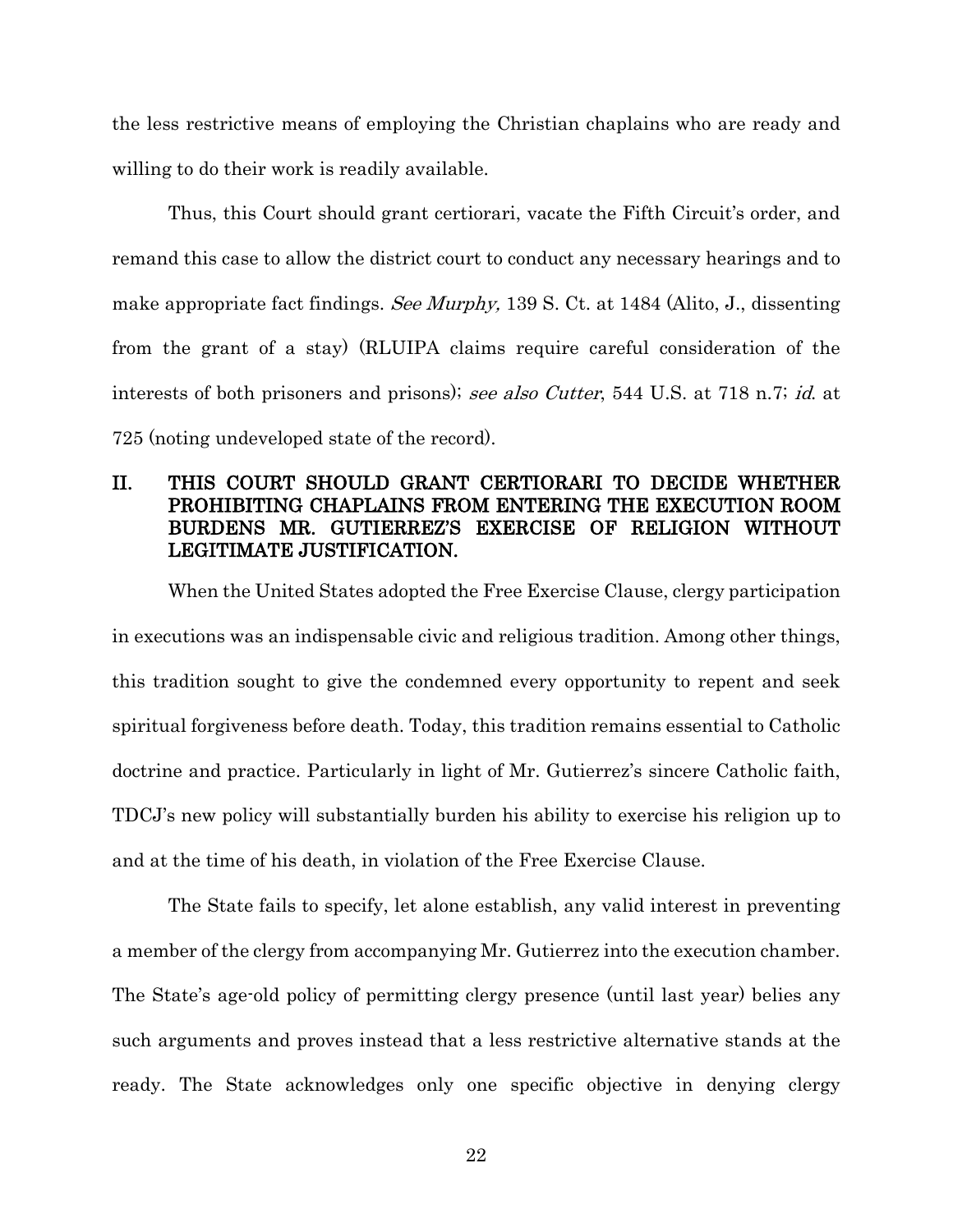accompaniment to Mr. Gutierrez: to advance the State's efforts to deny clergy accompaniment in another case. The State should not be allowed to deprive Mr. Gutierrez of religious liberty on the basis of such bootstrapped arguments.

#### <span id="page-28-0"></span>A. TDCJ Policy Substantially Burdens a Sincere and Well Established Form of Religious Exercise.

<span id="page-28-1"></span>"[T]he people of this nation have ordained in the light of history," Justice Owen Roberts wrote for a unanimous Court, that "[religious] liberties are, in the long view, essential to enlightened opinion and right conduct on the part of the citizens of a democracy." Cantwell v. State of Connecticut, 310 U.S. 296, 310 (1940). A State may restrict religious conduct only when "subject to regulation for the protection of society." Id. at 304. A State thus violates the Free Exercise Clause where, absent a countervailing interest, a person holds a sincere religious belief and the State substantially burdens his ability to practice his religion. See Thomas v. Review Bd. of Ind. Emp't Sec. Div., 450 U.S. 707, 718 (1981).

<span id="page-28-4"></span><span id="page-28-3"></span><span id="page-28-2"></span>Clergy participation in executions was a ubiquitous and important tradition at the nation's founding. See Statement of the Case, supra. The State has not disputed this history in its appellate briefing, and the Fifth Circuit simply overlooked the historical context, see Panel Op. at 5–7. In doing so, the State failed to give effect to the original meaning of the Free Exercise Clause. Because clergy's role in executions "was well established and undoubtedly well known, it seems equally clear that the state legislatures that ratified the First Amendment had the same understanding." Town of Greece, N.Y. v. Galloway, 572 U.S. 565, 603 (2014) (Alito, J., concurring); see also Ctr. for Inquiry, Inc. v. Marion Circuit Court Clerk, 758 F.3d 869, 875 (7th Cir.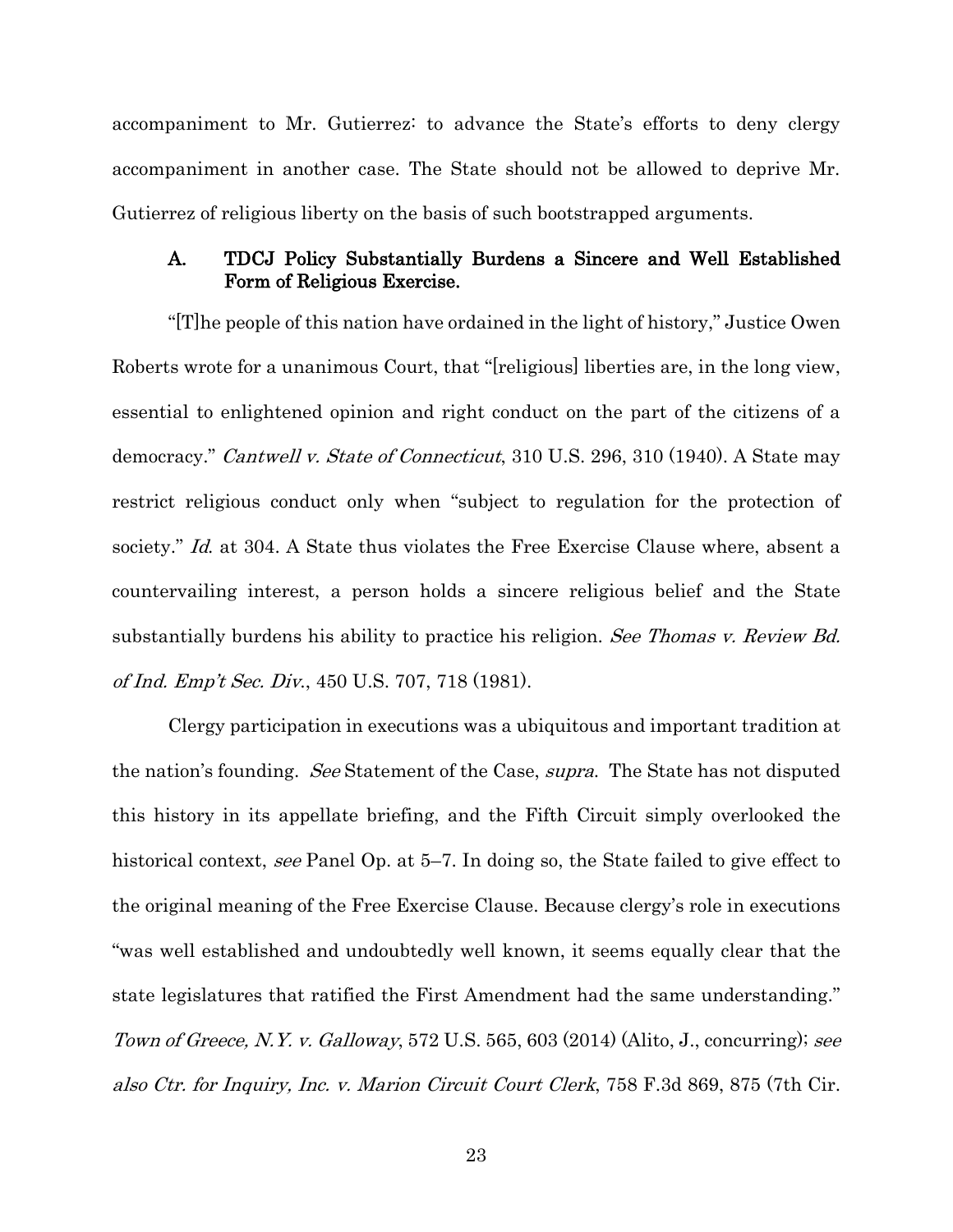2014) (Easterbrook, J.) ("[T]he meaning of the Constitution's religion clauses depends in part on historical practices. One cannot understand centuries-old language apart from the culture in which the language was written and originally operated."). Execution ministry was an "exercise" of religion then, and it remains so now.

Mr. Gutierrez is a sincere, practicing Catholic who seeks the presence of clergy to "help secure [his] path to the thereafter is ensured . . . ." ROA.68. Clergy are available and willing to accompany him to his execution, ROA.67, and clergy confirm the continuing religious importance of execution ministry. See Interfaith Statement. But the new TDCJ policy will prevent Mr. Gutierrez from praying with, receiving ministry from, and being accompanied by a chaplain in the execution chamber. ROA.63. As set forth above, the policy will therefore substantially burden his exercise of religion.

<span id="page-29-1"></span><span id="page-29-0"></span>This Court has recognized communal prayer as a longstanding religious tradition worthy of First Amendment protection, Marsh v. Chambers, 463 U.S. 783, 790 (1983), and Texas has long recognized that a condemned prisoner's prayer with a chaplain is integral in executions, Statement of the Case, § A, supra. Such "an unbroken practice . . . is not something to be lightly cast aside." *Marsh*, 463 U.S. at 790 (quoting *Walz v. Tax Comm'n*, 397 U.S. 664, 678 (1970)). Quite the opposite, a prohibition on such a practice requires "a fact-sensitive [inquiry] that considers both the setting in which the prayer arises and the audience to whom it is directed." Town of Greece, 572 U.S. at 587. Just as legislative prayer has long served both a "religious" tradition" and a "legitimate function" of government, id. at 583, so too execution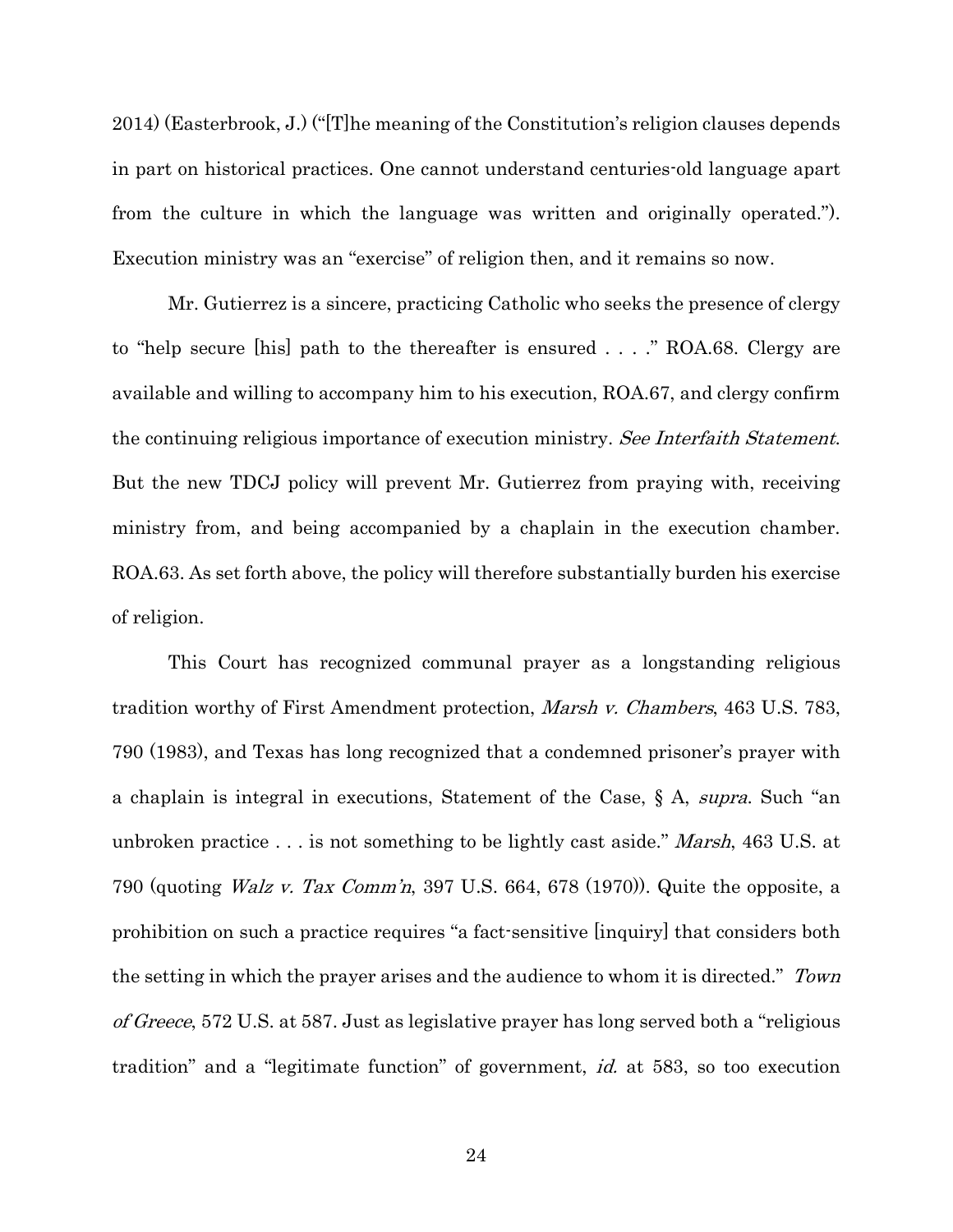ministry continues to be a fundamental exercise of religion. In precluding Mr. Gutierrez from continuing that tradition, the State substantially burdened his exercise of religion.

### <span id="page-30-0"></span>B. The State Lacks, and in Any Event Has Not Proffered, Valid Countervailing Interests.

<span id="page-30-2"></span>The Fifth Circuit ruled that Mr. Gutierrez could not meet the threshold set in Turner v. Safley, 482 U.S. 78, 89 (1987), for showing that a prison policy violates the Free Exercise Clause. Panel Op. 7. Mr. Gutierrez disputes that Turner's relaxed scrutiny applies to a religious exercise, like execution ministry, that was well-accepted when the First Amendment was adopted.<sup>[8](#page-30-4)</sup> But even under Turner, the TDCJ policy violates the Free Exercise Clause.

Turner established a four-factor test for determining whether a burden on a prisoner's religious rights is justified by countervailing State interests: 1) whether there is a valid, rational connection between the prison policy and a legitimate governmental interest; 2) whether the prisoner has "another avenue" to exercise the right; 3) whether accommodating the right will have a significant "ripple effect" on prison staff or resources; and 4) whether there is a ready alternative that fully accommodates the prisoner's rights. 482 U.S. at 89–91. The Fifth Circuit failed to conduct any analysis of any of these factors, instead conclusorily ruling that

<span id="page-30-4"></span><span id="page-30-3"></span><span id="page-30-1"></span><sup>&</sup>lt;sup>8</sup> See, e.g., Town of Greece, 572 U.S. at 603 (Alito, J., concurring) ("[I]f there is any inconsistency between any of those tests and the historic practice of legislative prayer, the inconsistency calls into question the validity of the test, not the historic practice.").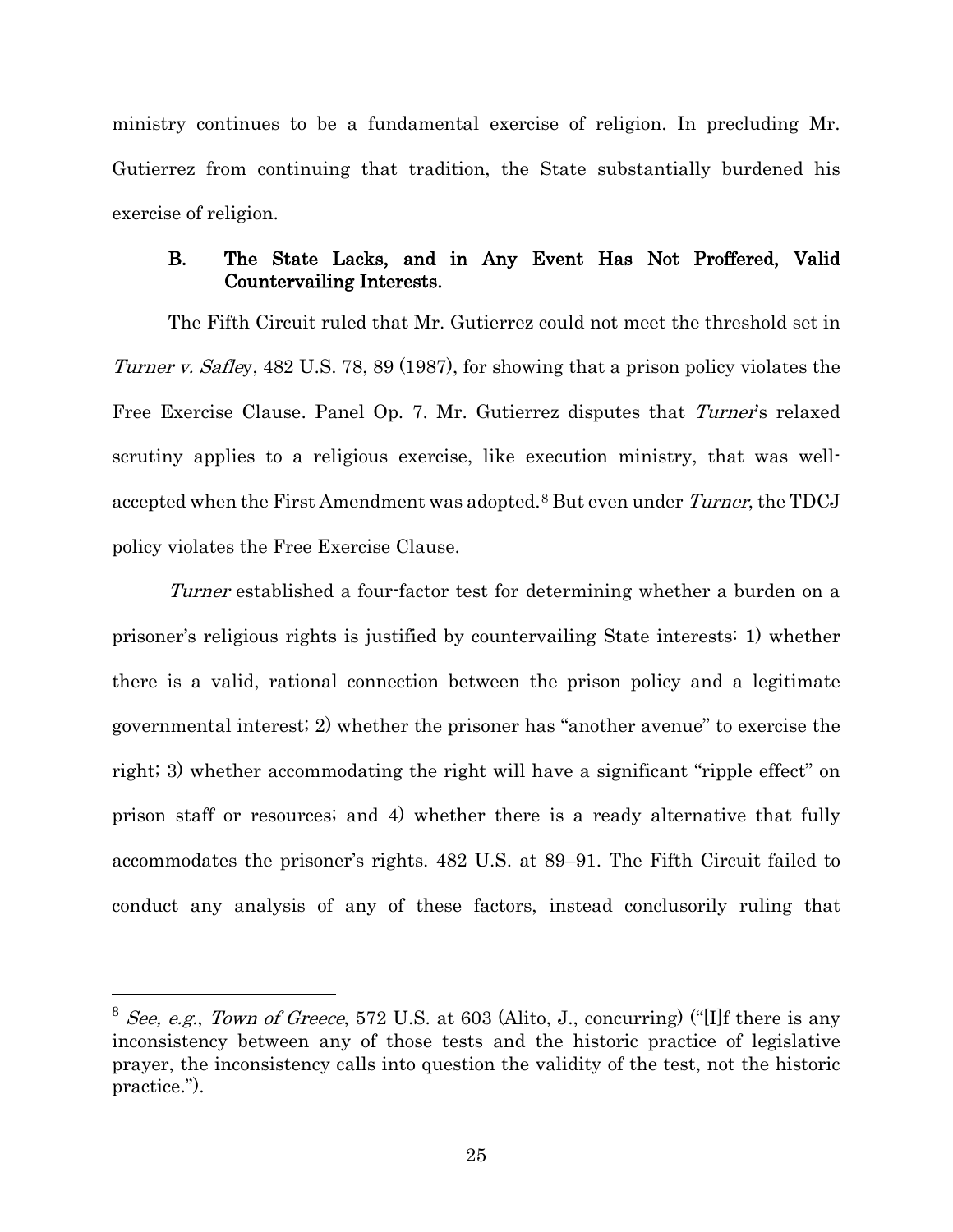<span id="page-31-0"></span>"Gutierrez fails to make a strong showing of a likelihood of success in establishing that TDCJ's execution policy is not 'reasonably related to legitimate penological interests.'" Panel Op. 6 (quoting Turner, 482 U.S. at 89). Indeed, the Fifth Circuit did not identify exactly what penological interest the policy served. Id. The district court, on the other hand, aptly found that the State had not shown any record support for its contentions about the Turner factors, instead basing its contentions on speculation. DCO at 27. Moreover, the district court identified a number of factual questions that required additional development and hearings before a full analysis of the Turner factors could be undertaken. Id. at 26–27.

Under Turner, the district court was correct that the State has not established a legitimate penological basis for its new policy and that additional factual development was necessary. Turner upheld inter-inmate mail restrictions in light of evidence showing that such mail increased violence, escapes, and gang activity. 482 U.S. at 91. By contrast, Turner struck down a broad marriage restriction, finding that the State lacked sufficient penological interests, where "many religions recognize marriage as having spiritual significance [and] for some inmates and their spouses, therefore, the commitment of marriage may be an exercise of religious faith," and where the State's avowed security concern derived from the possibility that "love triangles" might lead to violence. Id. at 96–97. Mr. Gutierrez's religious interests here are much more akin to marriage than to inter-inmate mail, and the State's avowed security concerns are entirely speculative, unlike those that this Court deemed inadequate in Turner despite an extensive factual record. See 482 U.S. at 91–99.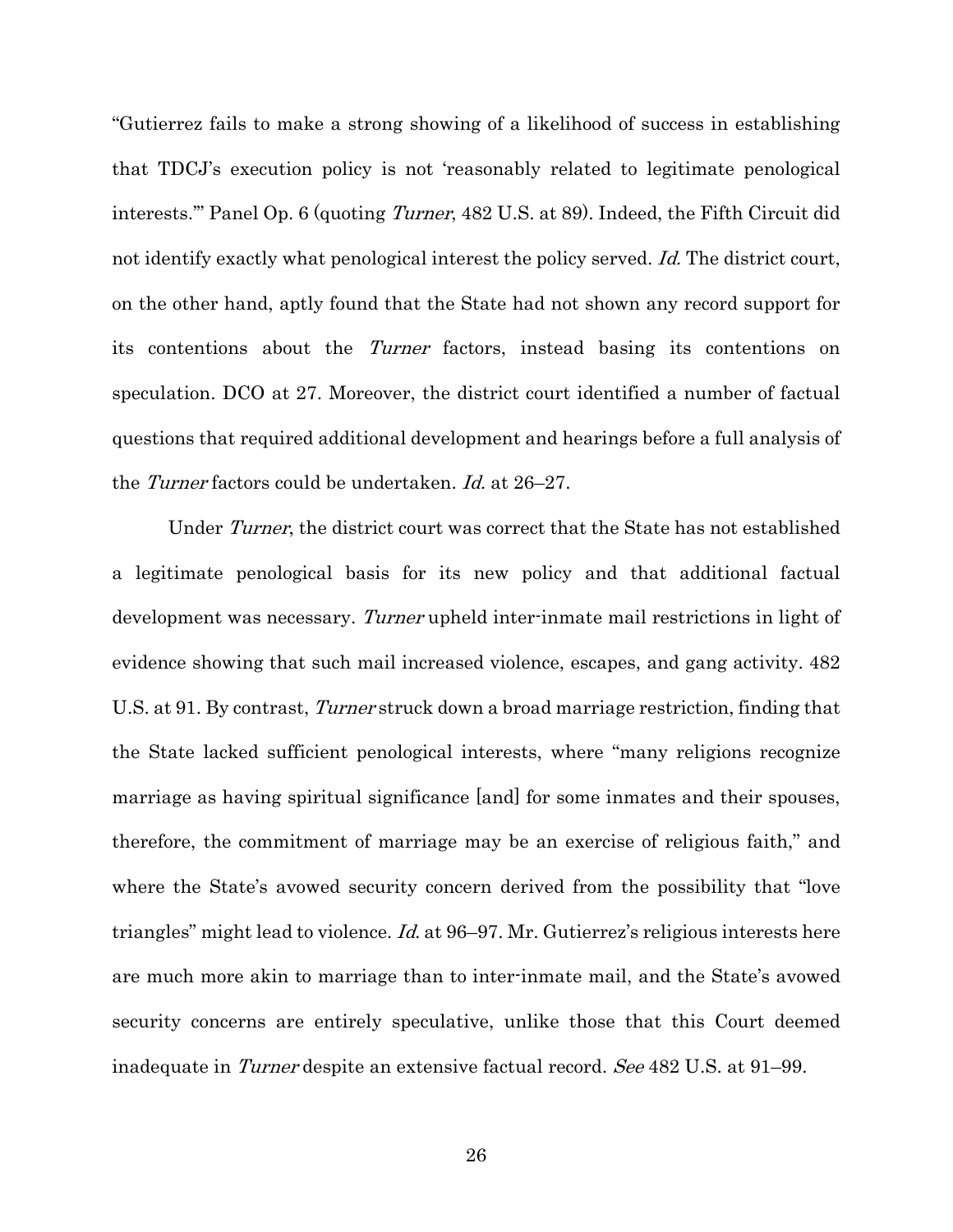The State's briefing below conceded that its objective in denying clergy accompaniment to Mr. Gutierrez was to adopt a policy that would reinforce its effort to deny clergy accompaniment in another case, see Mot. to Vacate 33. This can hardly be a legitimate penological interest; avoiding one constitutional harm does not itself justify inflicting another. And the State has failed to specify any other penological objective of its policy. DCO at 27.

The remaining Turner factors confirm just how hard-pressed Texas is in defending exclusion of clergy from the execution chamber as serving any legitimate state interest of consequence. Clergy in the execution room pose no greater dangers, risks or expenses now than they did in 2018. In fact, TDCJ already has on staff clergy who are available and willing to accompany Mr. Gutierrez, just as they accompanied other prisoners at their executions under the old policy. The traditional policy worked fine, without incident or inconvenience. It therefore provides an "obvious, easy alternative[]" to accommodate Mr. Gutierrez's religious right, where returning to the traditional policy will not have a "a significant ripple effect" on prison guards or resources. See Turner, 482 U.S. at 90. And at this juncture, what bears emphasis is that the State has not proffered, let alone proven, any evidence to the contrary.

<span id="page-32-0"></span>Finally, the religious practice at issue here is specific to clergy accompaniment at the time and place of death, it is deeply embedded in American history, and it is being completely denied to Mr. Gutierrez. Under the new TDCJ policy, he may not touch, converse with, or pray with any chaplain seated among spectators in a separate room, and so he cannot exercise the right by any "other avenue," see id.;